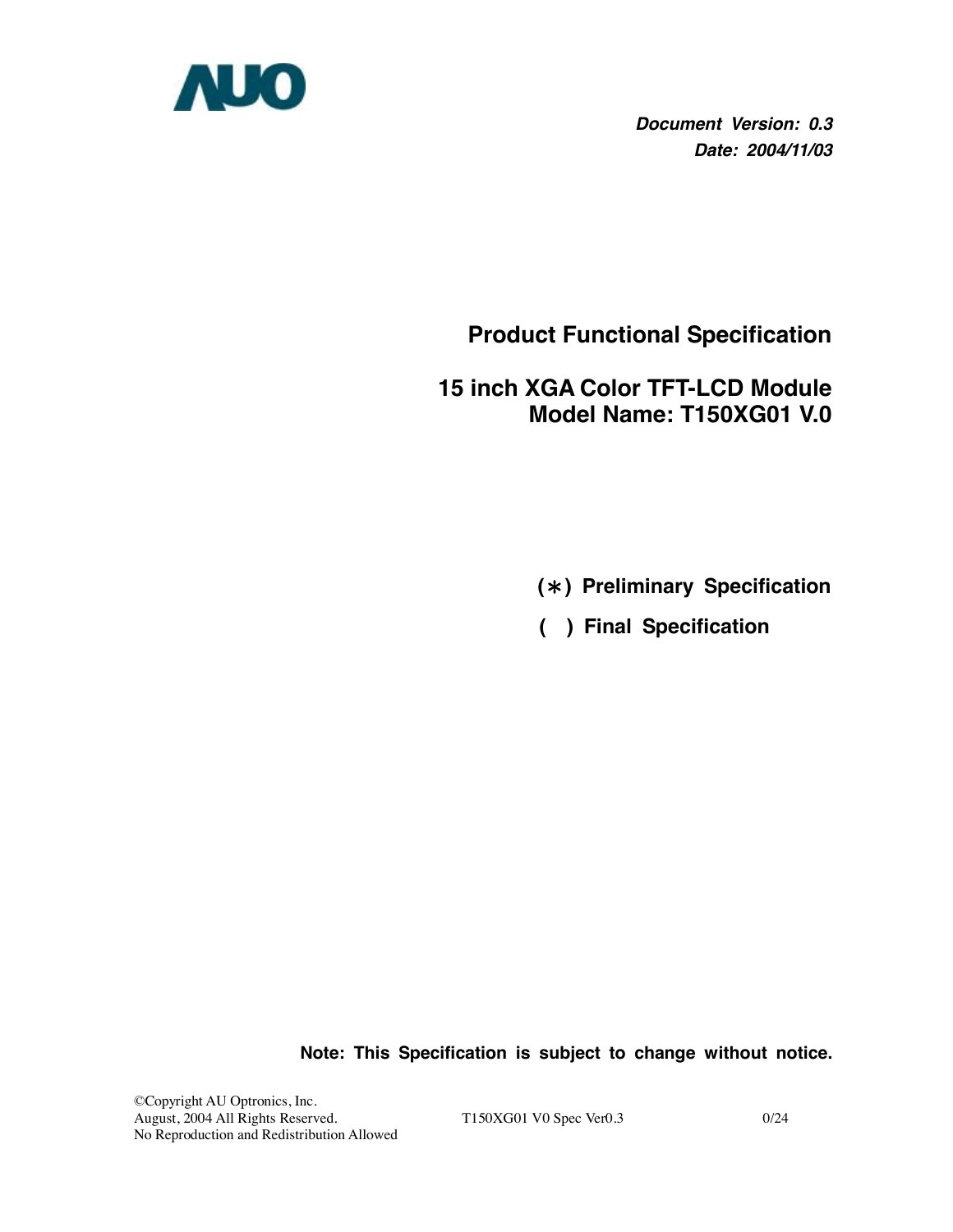

# **Contents**

| No               | <b>ITEM</b>                                                                              |
|------------------|------------------------------------------------------------------------------------------|
|                  | COVER                                                                                    |
|                  | <b>CONTENTS</b>                                                                          |
|                  | RECORD OF REVISION                                                                       |
| 1                | <b>GENERAL DESCRIPTION</b>                                                               |
| $\overline{2}$   | ABSOLUTE MAXIMUM RATINGS                                                                 |
| 3                | ELECTRICAL SPECIFICATIONS                                                                |
| $3 - 1$          | SIGNAL ELECTRONIC CHARACTERISTIC                                                         |
| $3-2$            | INTERFACE CONNECTIONS                                                                    |
| $3-3$            | SIGNAL TIMING SPECIFICATIONS                                                             |
| $3-4$            | SIGNAL TIMING WAVEFORMS                                                                  |
| $3-5$            | COLOR INPUT DATA REFERNECE                                                               |
| $3-6$            | POWER ON/OFF SEQUENCE                                                                    |
| $3 - 7$          | FUNCTION BLOCK DIAGRAM                                                                   |
| 4                | OPTICAL SFECIFICATIONS                                                                   |
| 5                | MECHANICAL CHARACTERISTICS                                                               |
| 6                | RELIABLITY TEST ITEMS                                                                    |
| $\boldsymbol{7}$ | $\begin{array}{cccccccccccccc} - & - & - & - & - \end{array}$<br>INTERNATIONAL STANDARDS |
| $7 - 1$          | <b>SAFETY</b>                                                                            |
| $7-2$            | EMC                                                                                      |
| 8                | <b>PACKING</b>                                                                           |
| 9                | PRECAUTIONS                                                                              |
|                  |                                                                                          |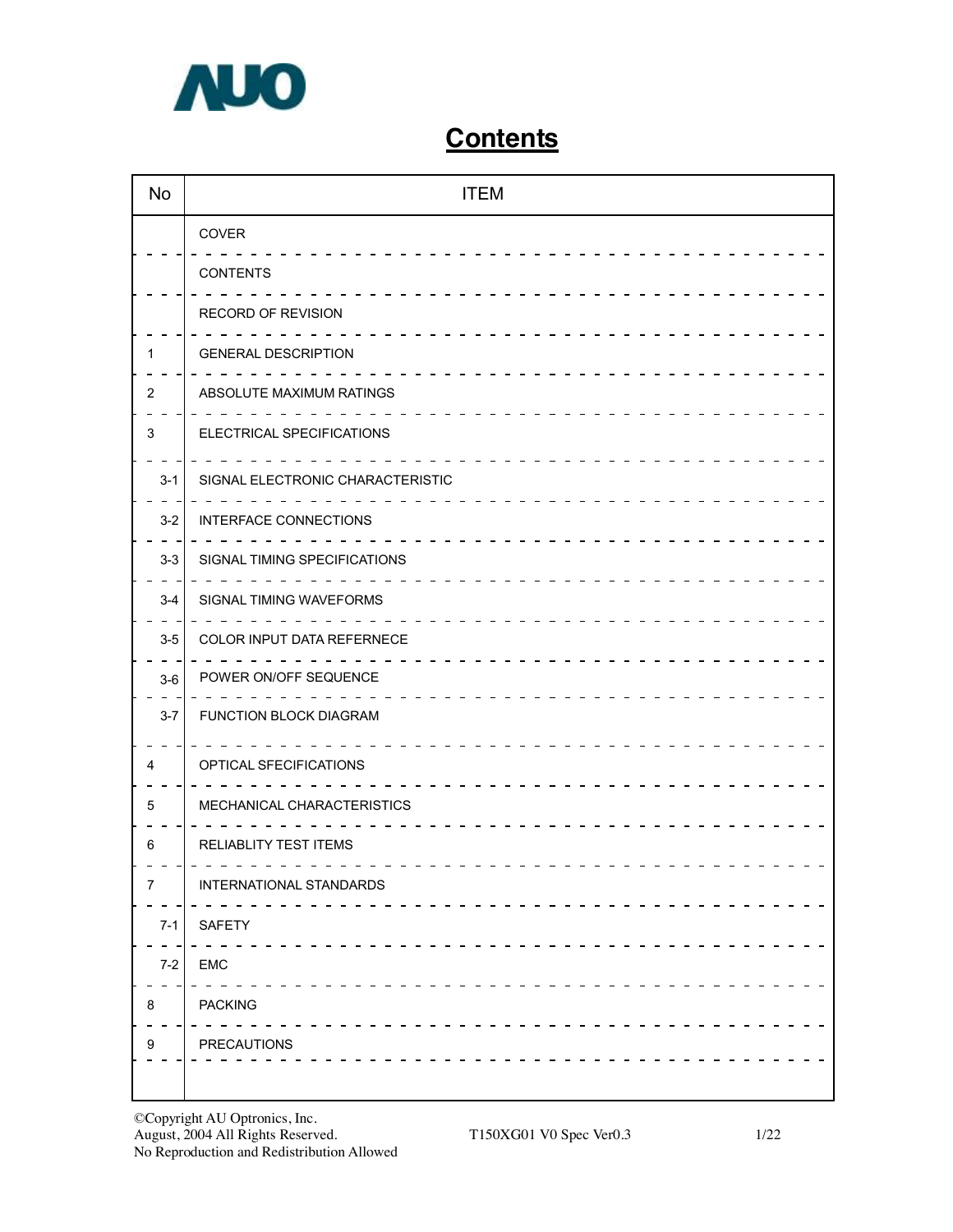

## **Record of Revision**

| <b>Version</b> | <b>Date</b> | Chapter        | <b>Description</b>                            | <b>Remark</b> |
|----------------|-------------|----------------|-----------------------------------------------|---------------|
| 0.0            | Aug. 05, 04 | 5              | First Draft (Preliminary)                     |               |
| 0.1            | Aug. 20, 04 | $3 - 3$        | To update Timing Spec.                        |               |
| 0.2            | Sep. 06, 04 | $\mathbf{1}$   | Contrast: 450:1(typ.)<br>$500:1$ (typ.)       |               |
|                |             |                | Brightness: 450nit@6.0mA<br>450nit@6.5mA      |               |
|                |             |                | Add Viewing Angle Item<br>80/80/80/60 (CR>10) |               |
|                |             | $3 - 1$        | Lamp power consumption                        |               |
| 0.3            | Nov. 03,04' | 1              | Color Gamut 65% 60%                           |               |
|                |             | $\overline{4}$ | Uniformity of Luminance updated               |               |
|                |             |                | Response Time updated                         |               |
|                |             |                | Color Coordinates updated                     |               |
|                |             |                | 80/80/80/55 (CR>10)<br>Viewing Angle updated  |               |
|                |             |                | Optical test condition updated                |               |
|                |             |                |                                               |               |
|                |             |                |                                               |               |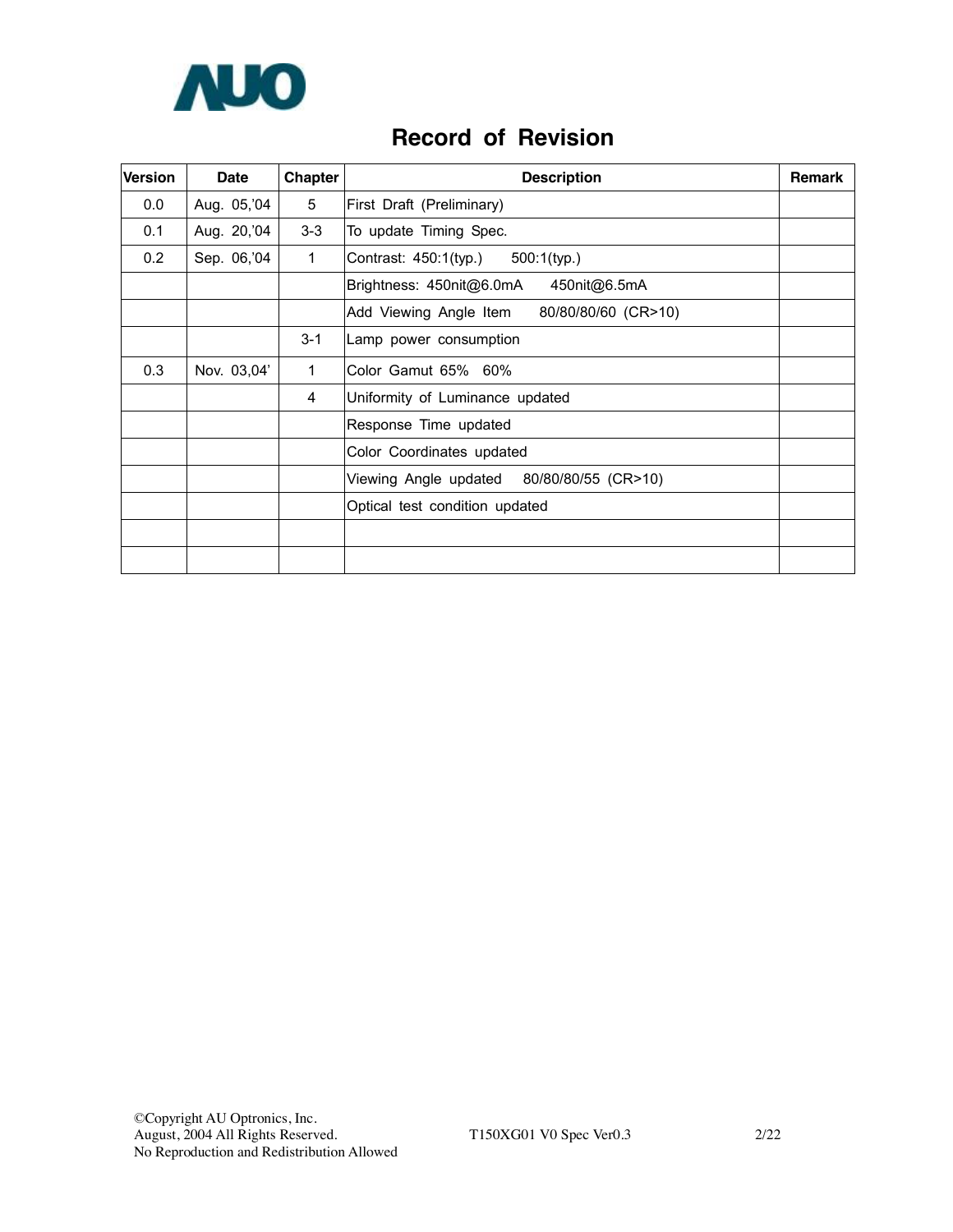

# **1. General Description**

This specification applies to the 15.0 inch Color TFT-LCD Module T150XG01.

This module supports the XGA (1024(H) x 768(V)) screen format and 16.2M colors (6-bits + FRC).

All input signals are 1 channel LVDS interface compatible.

All the design rules of this module can correspond to PSWG standard.

This module is without any inverter card for backlight.

## **Features**

-XGA 1024(H) x 768(V) resolution -50,000 hours lamp life -4 CCFL (Cold Cathode Fluorescent Lamp) -High brightness, High contrast ratio -Wide viewing angle -Fast response Time -Low power consumption

# **Application**

Person TV Multi-function media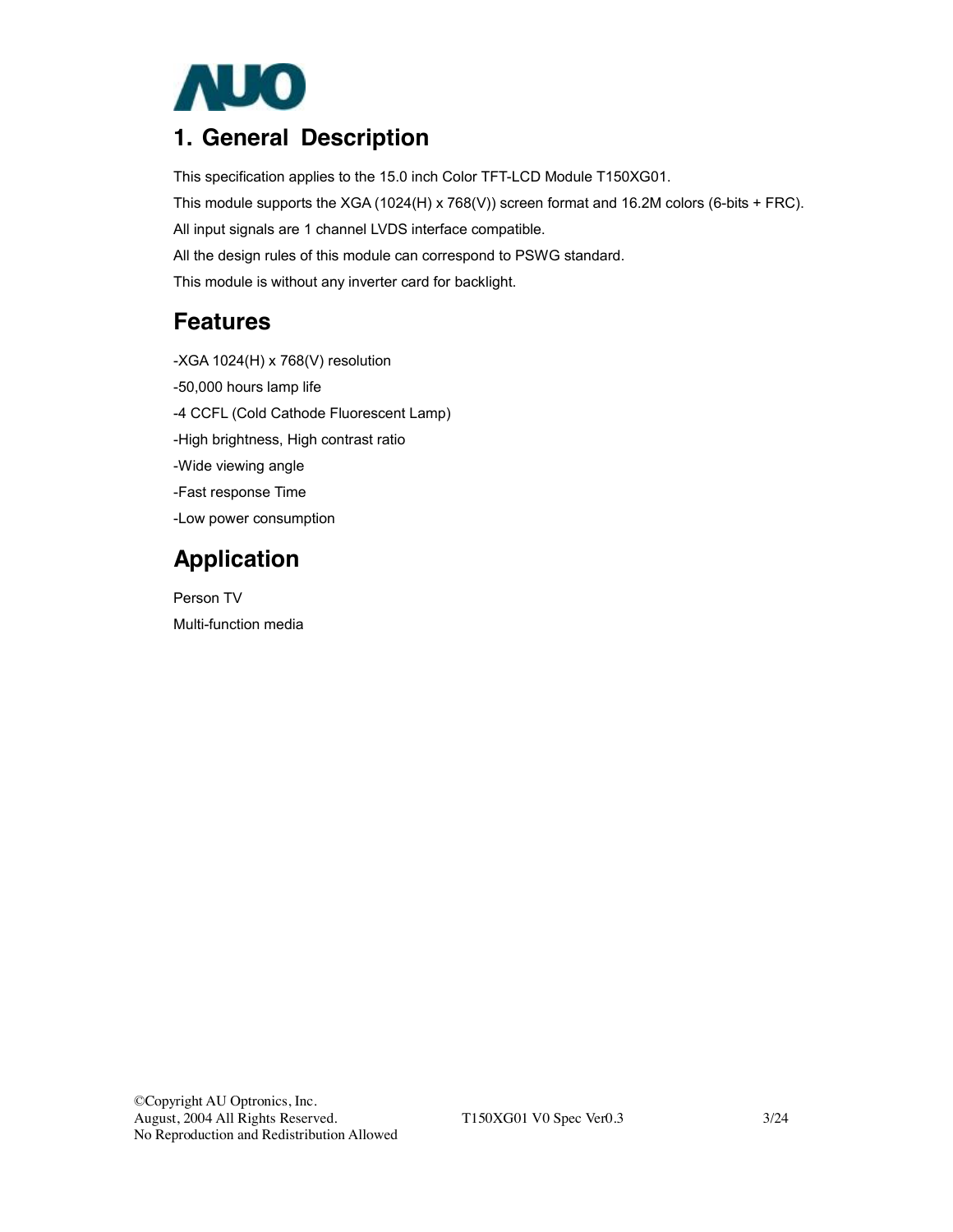

The following items are characteristics summary on the table 25 ℃ condition:

| <b>Items</b>                   | <b>Specification</b>                               | <b>Unit</b>          | <b>Note</b>             |
|--------------------------------|----------------------------------------------------|----------------------|-------------------------|
| <b>Active Screen Size</b>      | 15.0 inches                                        |                      | 38.1cm diagonal         |
| <b>Display Area</b>            | 304.128(H) $\times$ 228.096(V)                     | mm                   |                         |
| <b>Outline Dimension</b>       | 326.5(H) $\times$ 253.5(V) $\times$ 14.4(D) (typ.) | mm                   | <b>Without inverter</b> |
| <b>Resolution</b>              | $1024(R,G,Bx3)$ x 768                              | <b>Pixels</b>        |                         |
| <b>Pixel Pitch</b>             | $0.297 \times 0.297$                               |                      |                         |
| <b>Pixel Arrangement</b>       | <b>RGB vertical stripe</b>                         |                      |                         |
| Display mode                   | TN mode, Normally White                            |                      |                         |
| <b>Display Colors</b>          | 16.2M (6-bit + FRC for R,G,B)                      | <b>Colors</b>        |                         |
| <b>Typical White Luminance</b> | 450 nit (typ.) @ 6.5mA                             | [cd/m <sup>2</sup> ] |                         |
| <b>Contrast Ratio</b>          | 500:1(typ.)                                        |                      |                         |
| <b>Color Gamut</b>             | 60%(typ.) of NTSC                                  |                      |                         |
| <b>Response Time</b>           | 16ms(typ.) (Tr+Tf)                                 | ms                   |                         |
| Viewing Angle (L/R/U/D)        | 80/80/80/55                                        |                      | CR > 10                 |
| <b>Power Consumption</b>       | 22 W (typ.)(VDD line +CCFL line)                   | W                    | @6.5mA                  |
| <b>Electronic Interface</b>    | 1ch LVDS (8 bit)                                   |                      |                         |
| <b>Frame rate</b>              | 60Hz(typ.), 75Hz(max.)                             | Hz                   |                         |
| Weight                         | 1350(max)                                          | g                    |                         |
| <b>Surface Treatment</b>       | Hard-Coating 3H, AG                                |                      |                         |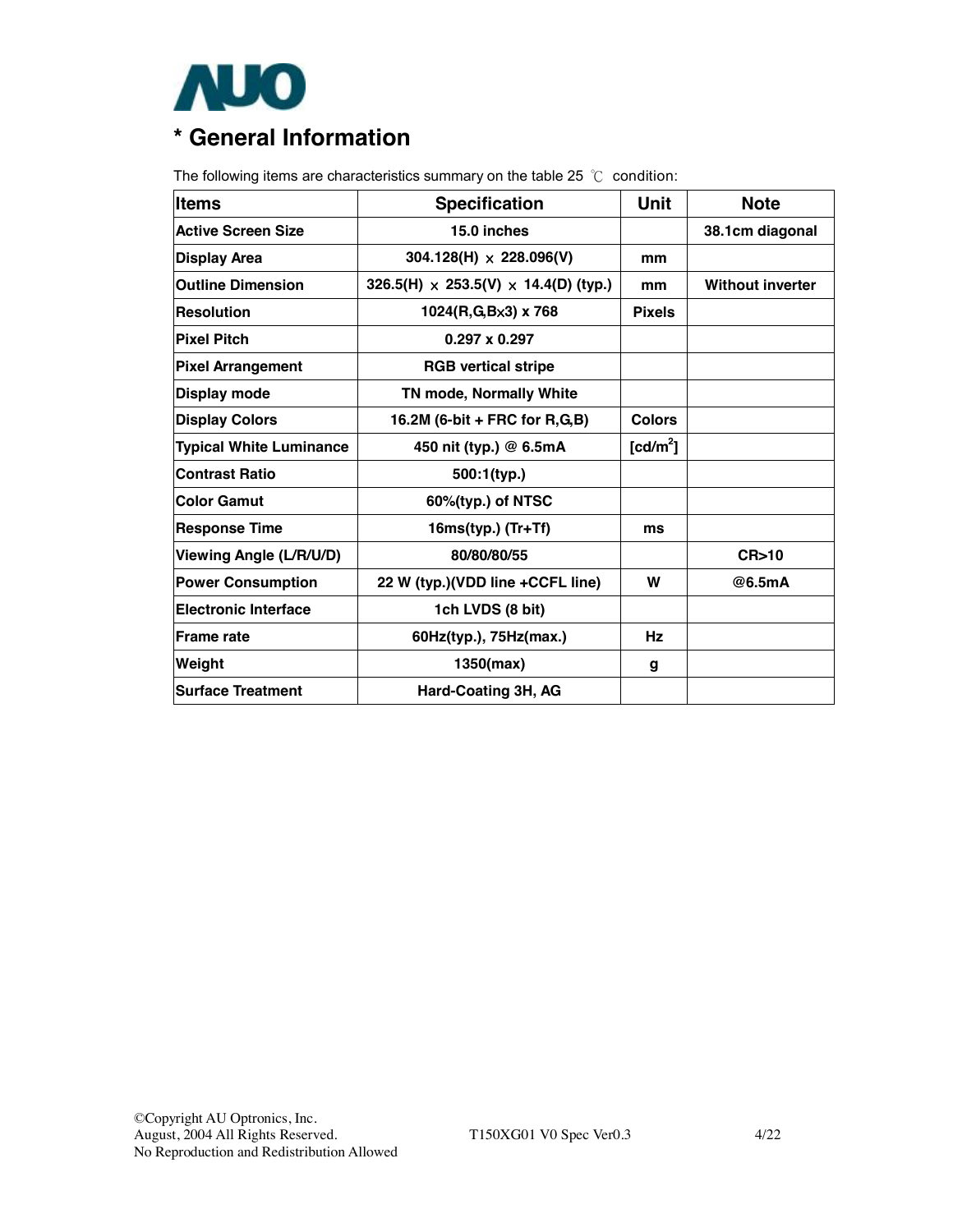

# **2. Absolute Maximum Ratings**

The following table shows the maximum values which, if exceeded (8.5mA), may cause faulty operation or damage to the unit.

| Item                           | Symbol         | Min.   | Max.     | Unit          | <b>Note</b>    |
|--------------------------------|----------------|--------|----------|---------------|----------------|
| <b>Logic/LCD Drive Voltage</b> | VDD            | $-0.3$ | $+3.6$   | <b>[Volt]</b> |                |
| <b>Input Voltage of Signal</b> | Vin            | $-0.3$ | $+3.6$   | <b>[Volt]</b> |                |
| <b>CCFL Current</b>            | <b>ICFL</b>    | $+2.5$ | $+8.5$   | (mA) rms      |                |
| <b>Operating Temperature</b>   | ${\sf T_{OP}}$ | 0      | $+50$    | °C            | Note 1         |
| <b>Storage Temperature</b>     | $H_{ST}$       | $-20$  | +60      | °∩            | Note 1         |
| <b>Operating Humidity</b>      | $H_{OP}$       | 20     | 85       | %RH           | Note 1         |
| <b>Storage Humidity</b>        | $H_{ST}$       | 10     | 90       | %RH           | Note 1         |
| <b>Vibration</b>               |                |        | 1/10-200 | [GHz]         |                |
| <b>Shock</b>                   |                |        | 50/20    | [G/ms]        | Half sine wave |

Note: 1. Temperature and relative humidity range are shown in the figure below. Wet bulb temperature should be 39℃ and No condensation.

### **Wet bulb temperature chart**

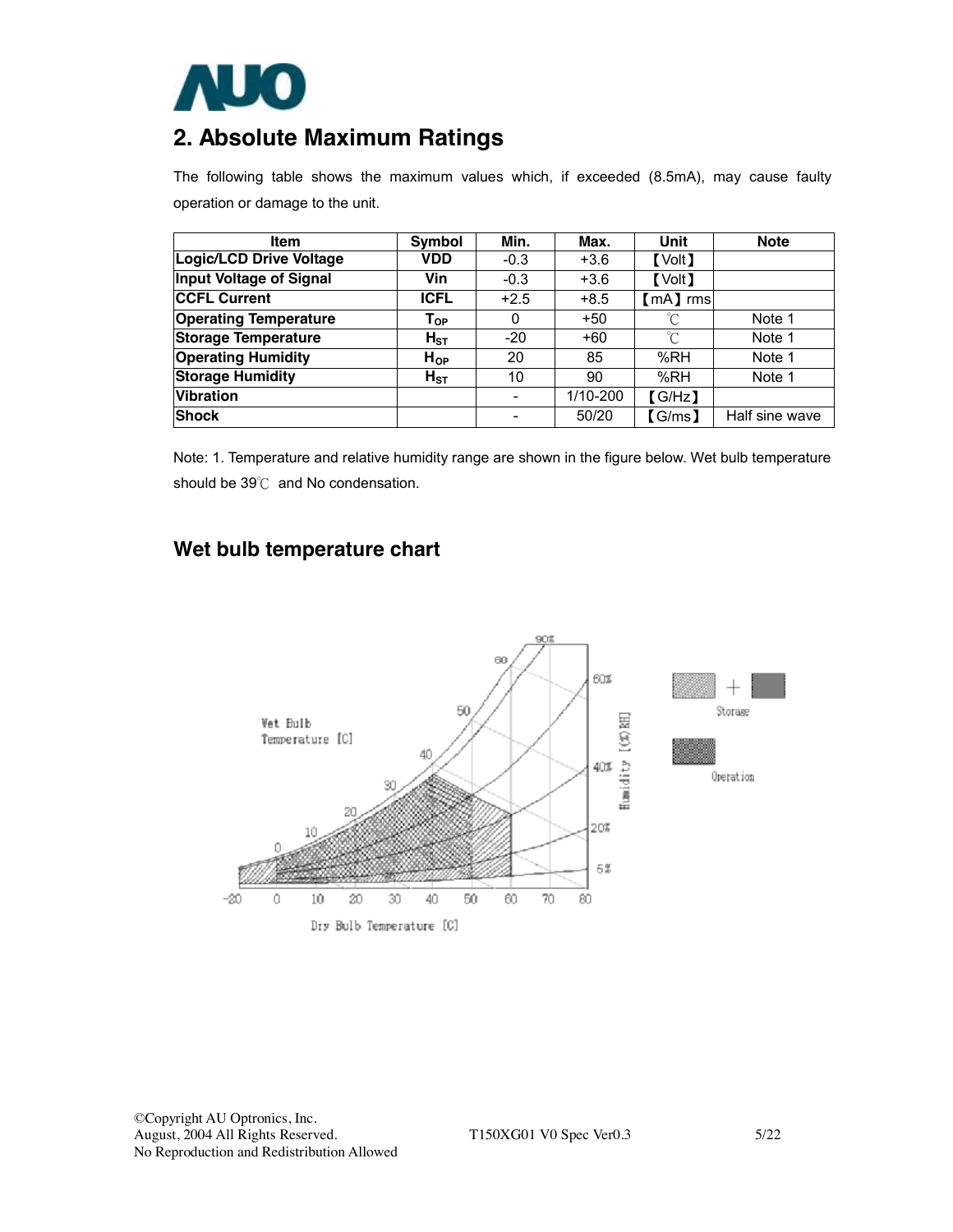

# **3. Electrical Specification**

## **3-1 Signal Electrical Characteristics**

Each signal characteristics are as follows:

| <b>Parameter</b>              | <b>Symbol</b> |        | Unit       | <b>Notes</b> |       |   |
|-------------------------------|---------------|--------|------------|--------------|-------|---|
|                               |               | Min    | <b>Typ</b> | Max          |       |   |
| ILCD:                         |               |        |            |              |       |   |
| Power Supply Input Voltage    | Vcc           | 3.0    | 3.3        | 3.6          | Vdc   |   |
| Power Supply Input Current    | lcc           |        | 1.0        | 1.3          | A     |   |
| <b>Power Consumption</b>      | Pc.           |        | 3.3        | 4.3          | Watt  |   |
| Allowable Ripple & Noise      | <b>VDDns</b>  |        |            | 100          | mVp-p |   |
| Inrush Current                | <b>I</b> RUSH |        |            | TBD          | Apeak |   |
| <b>Lamp Power Consumption</b> |               |        | 17.7       | 24.7         | W     | 2 |
| Life Time                     |               | 50,000 | 60,000     |              | hr    | 3 |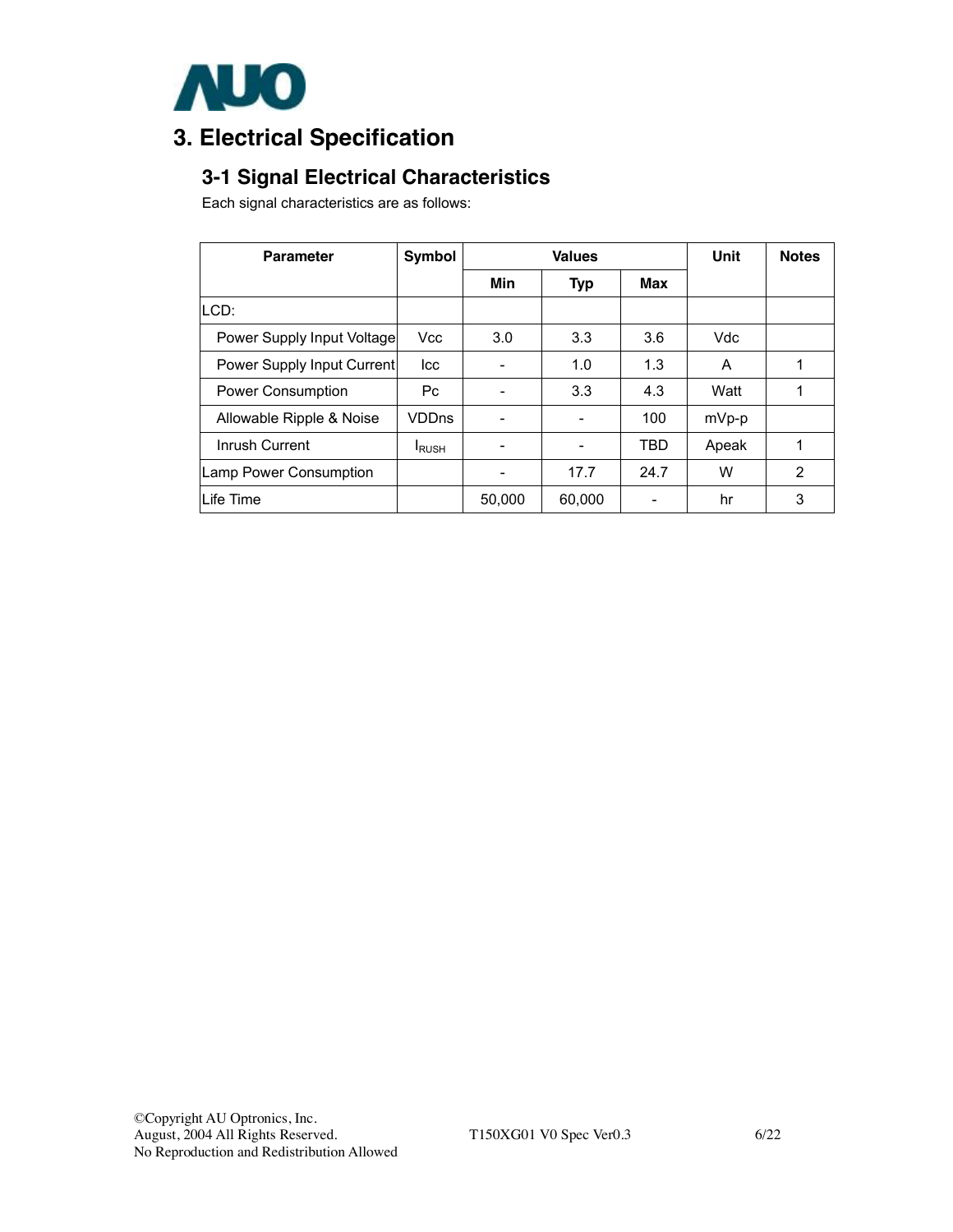

### **3-2 Interface Connections**

- LCD connector (CN1): DF-14H-20P-1.25H (Hirose) or equivalent
- LVDS Transmitter : DS90C385 (N.S.) or THC63LVDM83A (THINE) or equivalent

| Pin No.        | <b>Symbol</b> | <b>Function</b>                              |
|----------------|---------------|----------------------------------------------|
| 1              | <b>VDD</b>    | Power Supply +3.3V                           |
| 2              | <b>VDD</b>    | Power Supply +3.3V                           |
| 3              | <b>GND</b>    | Power Ground                                 |
| 4              | <b>GND</b>    | <b>Power Ground</b>                          |
| 5              | $Rx0-$        | - LVDS Receiver Signal (R0-R5, G0)           |
| 6              | $Rx0+$        | + LVDS Receiver Signal (R0-R5, G0)           |
| $\overline{7}$ | <b>GND</b>    | Ground                                       |
| 8              | $Rx1-$        | - LVDS Receiver Signal (G0-G5, B0-B1)        |
| 9              | $Rx1+$        | + LVDS Receiver Signal (G0-G5, B0-B1)        |
| 10             | <b>GND</b>    | Ground                                       |
| 11             | $Rx2-$        | - LVDS Receiver Signal (B2-B5, HS, VS, DE)   |
| 12             | $Rx2+$        | + LVDS Receiver Signal (B2-B5, HS, VS, DE)   |
| 13             | <b>GND</b>    | Ground                                       |
| 14             | RxCLK2-       | - LVDS Receiver Clock Signal                 |
| 15             | RxCLK2+       | + LVDS Receiver Clock Signal                 |
| 16             | <b>GND</b>    | Ground                                       |
| 17             | $Rx3-$        | - LVDS Receiver Signal (R6-R7, G6-G7, B6-B7) |
| 18             | $Rx3+$        | + LVDS Receiver Signal (R6-R7, G6-G7, B6-B7) |
| 19             | <b>GND</b>    | Ground                                       |
| 20             | <b>NC</b>     | Reserved                                     |

Note: All GND (ground) pins should be connected together and to Vss, which should also be connected to the LCD's metal frame. All Vcc (power input) pins should be connected together.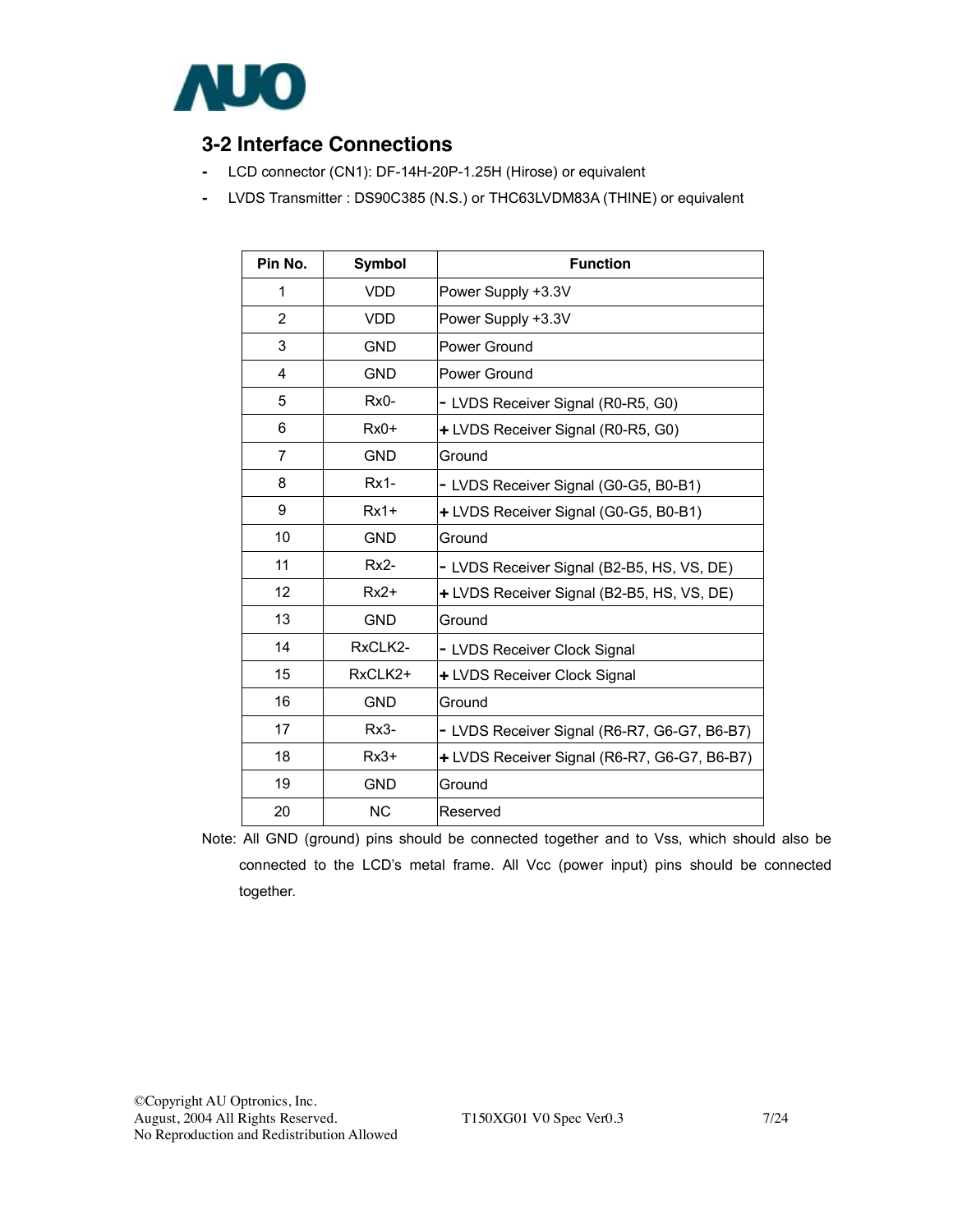

#### **8-bit input LVDS data format**



Note : Since this is DE only mode, please set the HS and VS to logic 1.

#### **Backlight Connector Pin Configuration**

| Pin# | Signal Name       |
|------|-------------------|
|      | Lamp High Voltage |
|      | Ground            |

#### **Electrical specification (Lamp spec.)**

| Symbol       | Parameter                     | Min  | Typ  | Max  | Units      | Condition           |
|--------------|-------------------------------|------|------|------|------------|---------------------|
| <b>IRCFL</b> | CCFL operation range          | 3.0  | 6.5  | 8.5  | [mA] rms   | $(Ta=25^{\circ}$    |
| <b>ICFL</b>  | CCFL Inrush current           |      |      | 20   | [mA]       | $(Ta=25^{\circ}$ C) |
| <b>FCFL</b>  | <b>CCFL Frequency</b>         | 40   | 55   | 60   | [KHz]      | $(Ta=25^{\circ}$ C) |
| <b>VICFL</b> |                               | 1000 |      |      |            | $(Ta=25^{\circ}$    |
|              | <b>CCFL Ignition Voltage</b>  |      |      | -    | [Volt] rms | (Reference)         |
| <b>ViCFL</b> | <b>CCFL Ignition Voltage</b>  | 1300 |      |      | [Volt] rms | $(Ta = 0^{\circ}$   |
|              |                               |      |      |      |            | (Reference)         |
| <b>VCFL</b>  | <b>CCFL Discharge Voltage</b> |      | 680  | 725  | [Volt] rms | $(Ta=25^{\circ}$    |
|              | CCFL Power consumption @      |      | 17.7 | 24.7 | [Watt]     | $(Ta=25^{\circ}$ C) |
| <b>PCFL</b>  | 6.5 mA (excluding inverter)   |      |      |      |            |                     |

Note1: CCFL Frequency should be carefully determined to avoid interference between inverter and TFT LCD Note2: Calculate value for reference (IRCFL x VCFL x 4 = PCFL)

Note3: CCFL inverter should be able to give out a power that has a generating capacity of over 1300 voltage. Lamp units need 1300 voltage minimum for ignition

Note4: CCFL life time 50,000 hr at 6.5 mA, it's defined as when the brightness is reduced by half. It's recommended not to exceed 6.5 mA for CCFL life time concern and it's prohibited to exceed 8.5mA for safety concern

©Copyright AU Optronics, Inc. August, 2004 All Rights Reserved. T150XG01 V0 Spec Ver0.3 8/22 No Reproduction and Redistribution Allowed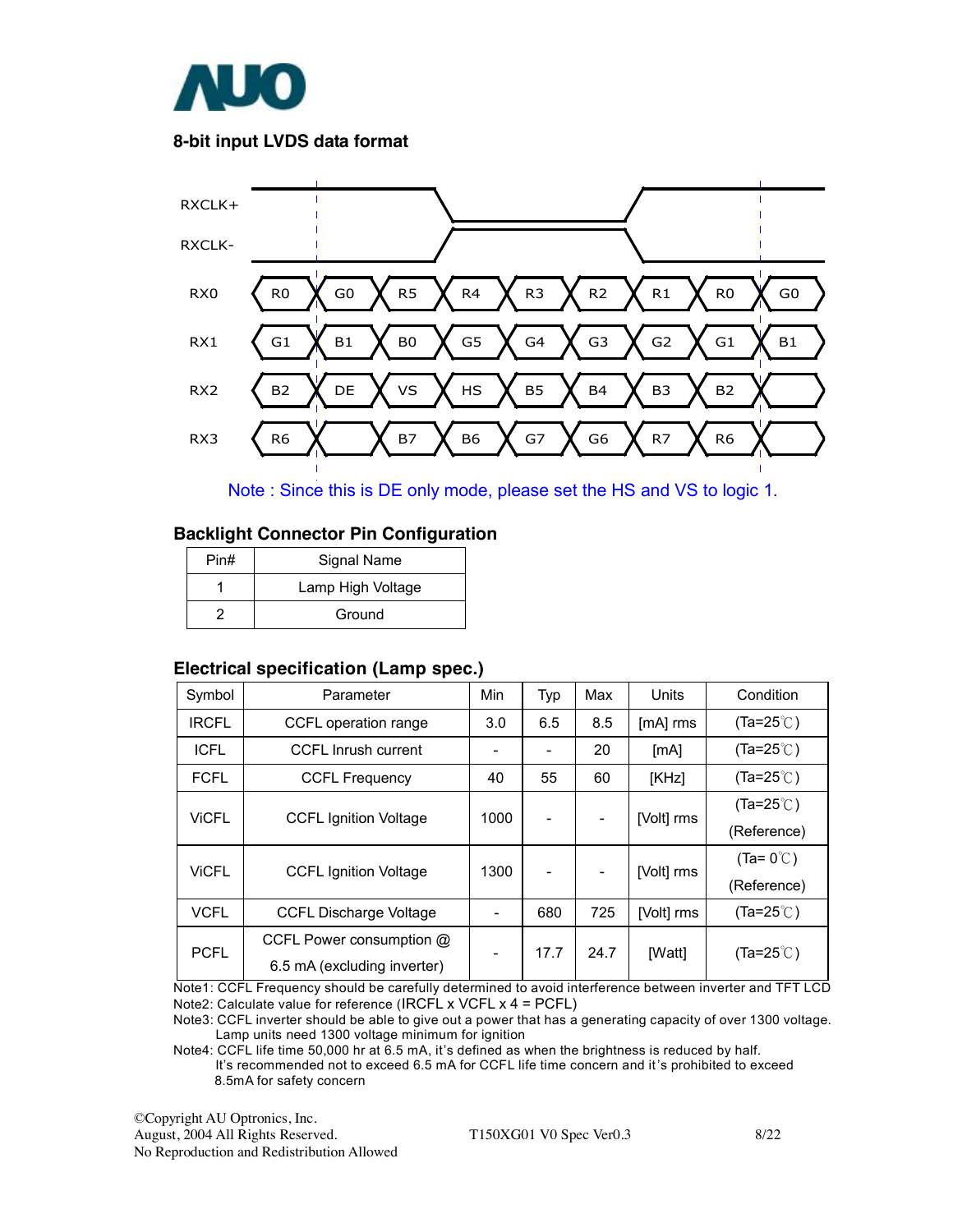

## **3-3 Signal Timing Specifications**

This is the signal timing required at the input of the User connector. All of the interface signal timing should be satisfied with the following specifications for it's proper operation.

|                       | Parameter       | Symbol                     | Min. | Typ. | Max. | Unit             |
|-----------------------|-----------------|----------------------------|------|------|------|------------------|
|                       | Clock frequency | $1/\top_{\text{Clock}}$    | 50   | 65   | 81   | <b>MHz</b>       |
|                       | Period          | $\mathsf{T}_{\mathsf{V}}$  | 776  | 806  | 1024 |                  |
| Vertical<br>Section   | Active          | T <sub>VD</sub>            | 768  | 768  | 768  | $T_{Line}$       |
|                       | <b>Blanking</b> | $T_{VB}$                   | 8    | 38   | 256  |                  |
|                       | Period          | Т <sub>н</sub>             | 1054 | 1344 | 2048 |                  |
| Horizontal<br>Section | Active          | $\mathsf{T}_{\mathsf{HD}}$ | 1024 | 1024 | 1024 | $T_{\sf{Clock}}$ |
|                       | <b>Blanking</b> | Т <sub>нв</sub>            | 30   | 320  | 1024 |                  |

Timing Table (DE mode only)

### **3-4 Signal Timing Waveforms**



Note : Since this is DE only mode, please set the HS and VS to logic 1.

©Copyright AU Optronics, Inc. August, 2004 All Rights Reserved. T150XG01 V0 Spec Ver0.3 9/22 No Reproduction and Redistribution Allowed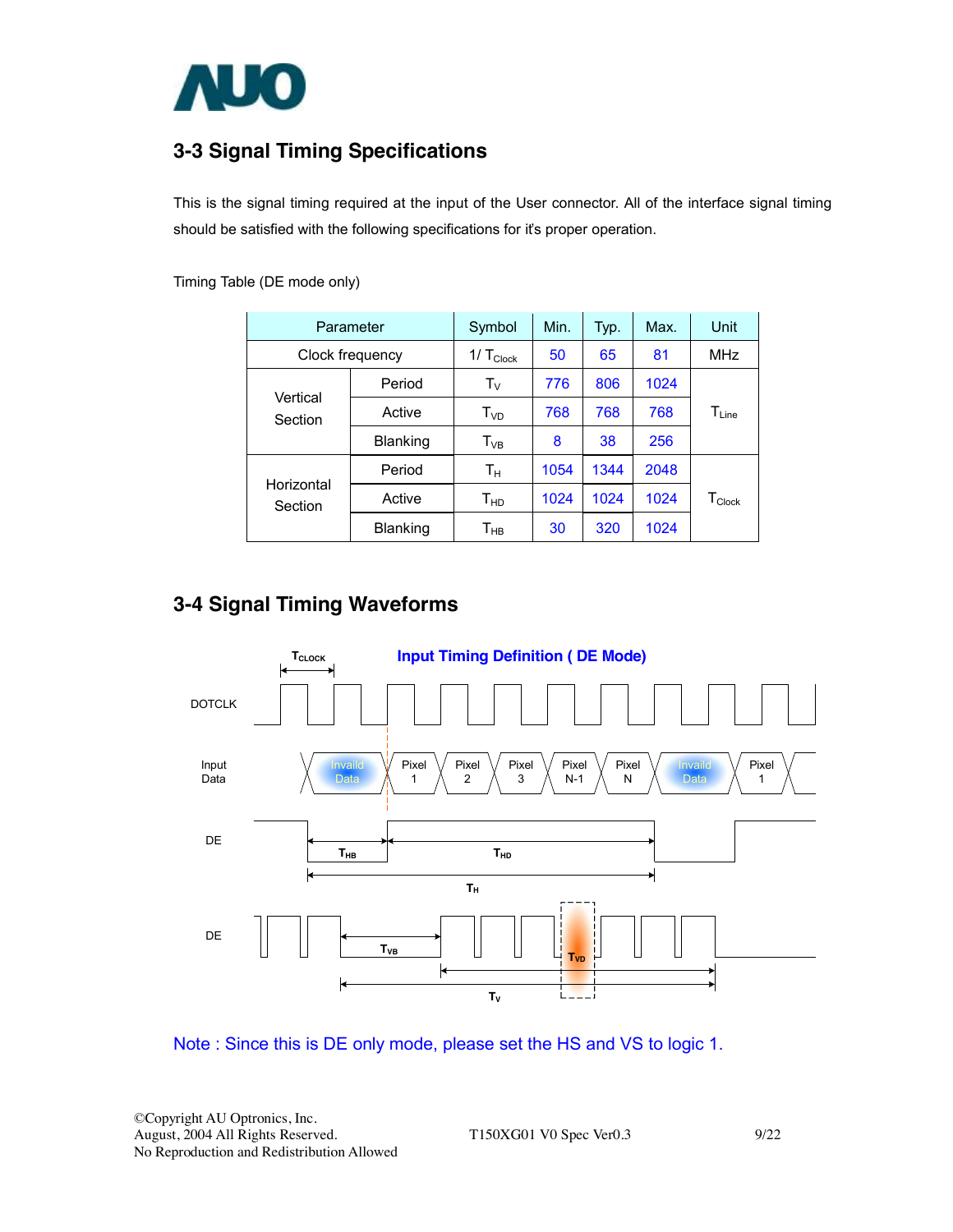

## **3-5 Color Input Data Reference**

The brightness of each primary color (red, green and blue) is based on the 8 bit gray scale data input for the color; the higher the binary input, the brighter the color. The table below provides a reference for color versus data input.

|              |                   |                |                  |             |                |                                     |             |                  |             |              |                |                |             | Input Color Data |                                                                         |              |                  |             |             |                  |                  |             |             |             |              |
|--------------|-------------------|----------------|------------------|-------------|----------------|-------------------------------------|-------------|------------------|-------------|--------------|----------------|----------------|-------------|------------------|-------------------------------------------------------------------------|--------------|------------------|-------------|-------------|------------------|------------------|-------------|-------------|-------------|--------------|
| Color        |                   |                | <b>RED</b>       |             |                |                                     |             |                  |             | <b>GREEN</b> |                |                |             |                  |                                                                         |              | <b>BLUE</b>      |             |             |                  |                  |             |             |             |              |
|              | <b>MSB</b>        |                |                  |             |                |                                     |             |                  | <b>MSB</b>  |              |                |                |             |                  | <b>MSB</b>                                                              |              |                  |             |             |                  |                  |             |             |             |              |
|              |                   | <b>LSB</b>     |                  |             |                |                                     |             |                  |             |              | <b>LSB</b>     |                |             |                  |                                                                         |              |                  | <b>LSB</b>  |             |                  |                  |             |             |             |              |
|              |                   |                |                  |             |                |                                     |             |                  |             |              |                |                |             |                  | R7 R6 R5 R4 R3 R2 R1 R0 G7 G6 G5 G4 G3 G2 G1 G0 B7 B6 B5 B4 B3 B2 B1 B0 |              |                  |             |             |                  |                  |             |             |             |              |
|              | <b>Black</b>      | 0              | $\mathbf 0$      | 0           | 0              | 0                                   | 0           | 0                | 0           | 0            | 0              | 0              | 0           | 0                | 0                                                                       | 0            | 0                | 0           | 0           | 0                | 0                | 0           | 0           | 0           | $\pmb{0}$    |
|              | Red(255)          | $\mathbf{1}$   | 1                | 1           | 1              | 1                                   | 1           | 1                | 1           | $\mathbf 0$  | 0              | $\pmb{0}$      | 0           | $\mathbf 0$      | 0                                                                       | 0            | 0                | $\mathbf 0$ | $\pmb{0}$   | 0                | 0                | $\pmb{0}$   | 0           | 0           | 0            |
|              | Green(255)        | $\pmb{0}$      | 0                | 0           | 0              | $\pmb{0}$                           | 0           | $\mathbf 0$      | $\mathbf 0$ | 1            | 1              | 1              | 1           | 1                | $\mathbf 1$                                                             | 1            | $\mathbf{1}$     | $\mathsf 0$ | $\mathbf 0$ | 0                | 0                | 0           | 0           | $\pmb{0}$   | $\mathbf 0$  |
| Basic        | Blue(255)         | 0              | 0                | 0           | 0              | $\pmb{0}$                           | 0           | 0                | 0           | 0            | 0              | 0              | 0           | 0                | 0                                                                       | 0            | 0                | 1           | 1           | 1                | 1                | 1           | 1           | 1           | 1            |
| Color        | Cyan              | 0              | 0                | 0           | 0              | 0                                   | 0           | 0                | $\pmb{0}$   | 1            | 1              | 1              | 1           | 1                | 1                                                                       | 1            | 1                | 1           | 1           | 1                | 1                | 1           | 1           | 1           | 1            |
|              | Magenta           | 1              |                  | 1           | 1              | 1                                   | 1           | 1                | 1           | 0            | 0              | $\pmb{0}$      | 0           | 0                | 0                                                                       | 0            | 0                | 1           | 1           | 1                | 1                | 1           | 1           | 1           | 1            |
|              | Yellow            | $\mathbf 1$    | 1                | 1           | 1              | 1<br>ŧ                              | 1           | 1                | 1           | 1            | 1              | 1              | 1           | 1                | 1                                                                       | 1            | $\mathbf 1$      | 0           | $\pmb{0}$   | 0                | 0                | 0           | $\pmb{0}$   | 0<br>÷      | 0            |
|              | White             | 1              | 1                |             | 1              | 1                                   | 1           | 1                | 1           | 1            | 1              | 1              | 1           | 1                | 1                                                                       | 1            | 1                | 1           | 1           | 1                | 1                | 1           | 1           | 1           | 1            |
|              | RED(000)          | $\mathbf 0$    | 0                | 0           | 0              | $\pmb{0}$                           | 0           | $\pmb{0}$        | 0           | 0            | 0              | $\pmb{0}$      | 0           | $\pmb{0}$        | 0                                                                       | 0            | $\mathbf 0$      | 0           | $\mathbf 0$ | $\mathbf 0$      | 0                | 0           | 0           | 0           | $\mathbf 0$  |
|              | RED(001)          | 0              | 0                | 0           | 0              | 0                                   | 0           | 0                | 1           | 0            | 0              | 0              | 0           | 0                | 0                                                                       | 0            | 0                | 0           | 0           | 0                | 0                | 0           | 0           | 0<br>÷.     | 0            |
| <b>RED</b>   |                   |                |                  |             |                |                                     |             |                  |             |              |                |                |             |                  |                                                                         |              |                  |             |             |                  |                  |             |             |             |              |
|              | RED(254)          | 1              | 1                |             | 1              | 1                                   | 1           | 1                | $\pmb{0}$   | $\pmb{0}$    | 0              | 0              | 0           | 0                | 0                                                                       | 0            | $\mathbf 0$      | 0           | 0           | 0                | 0                | $\mathbf 0$ | $\mathbf 0$ | $\mathbf 0$ | 0            |
|              | RED(255)          | 1 <sup>1</sup> | 1                | 1           | Ť.<br>1<br>ŧ   | 1<br>Ť                              | 1           | $\mathbf 1$<br>÷ | 1           | $\pmb{0}$    | $\pmb{0}$<br>î | $\pmb{0}$      | 0           | $\pmb{0}$        | ŧ<br>0                                                                  | $\pmb{0}$    | 0<br>Ĩ.          | 0           | 0           | $\pmb{0}$        | 0                | $\pmb{0}$   | $\pmb{0}$   | $\pmb{0}$   | $\mathbf{0}$ |
|              | GREEN(000)        | $\mathbf 0$    | 0                | 0           | 0              | ŧ<br>$\pmb{0}$                      | 0           | 0                | 0           | 0            | $\mathbf 0$    | $\mathbf 0$    | 0           | 0                | $\pmb{0}$                                                               | 0            | $\mathbf 0$      | 0           | $\mathbf 0$ | 0                | 0                | 0           | $\mathbf 0$ | 0           | 0            |
|              | GREEN(001)        | $\mathbf 0$    | 0                | 0           | 0              | $\mathbf 0$                         | 0           | 0                | 0           | $\mathbf 0$  | 0              | $\mathbf 0$    | $\mathbf 0$ | $\mathbf 0$      | $\pmb{0}$                                                               | 0            | 1                | 0           | 0           | 0                | 0                | $\mathbf 0$ | 0           | 0           | $\pmb{0}$    |
| <b>GREEN</b> |                   |                |                  |             |                |                                     |             |                  |             |              |                |                |             |                  |                                                                         |              |                  |             |             |                  |                  |             |             |             |              |
|              | <b>GREEN(254)</b> | $\pmb{0}$      | $\mathbf 0$      | 0           | 0              | $\pmb{0}$                           | $\mathbf 0$ | $\pmb{0}$        | $\pmb{0}$   | 1            | $\mathbf 1$    | 1              | 1           | 1                | 1                                                                       | 1            | $\mathbf 0$      | 0           | $\pmb{0}$   | $\pmb{0}$        | $\pmb{0}$        | 0           | $\pmb{0}$   | 0           | $\pmb{0}$    |
|              | <b>GREEN(255)</b> | $\pmb{0}$      | $\boldsymbol{0}$ | $\mathbf 0$ | $\mathbf 0$    | $\mathbf 0$                         | $\pmb{0}$   | $\pmb{0}$        | $\pmb{0}$   | 1            | $\mathbf 1$    | 1              | 1           | 1                | $\mathbf 1$                                                             | $\mathbf{1}$ | 1                | 0           | $\pmb{0}$   | $\mathbf 0$      | $\boldsymbol{0}$ | $\pmb{0}$   | $\pmb{0}$   | $\pmb{0}$   | $\pmb{0}$    |
|              | <b>BLUE(000)</b>  | $\mathbf 0$    | 0                | $\mathbf 0$ | 0              | 0                                   | 0           | 0                | $\mathbf 0$ | 0            | 0              | $\mathbf 0$    | 0           | 0                | $\mathbf 0$                                                             | 0            | 0                | 0           | 0           | $\mathsf 0$      | 0                | 0           | 0           | 0           | 0            |
|              | <b>BLUE(001)</b>  | 0              | $\mathbf 0$      | $\pmb{0}$   | $\pmb{0}$<br>ĵ | $\begin{array}{c} 0 \\ \end{array}$ | $\pmb{0}$   | $\pmb{0}$<br>Ť   | $\pmb{0}$   | $\mathbf 0$  | $\pmb{0}$<br>ŧ | $\pmb{0}$<br>÷ | $\pmb{0}$   | $\pmb{0}$        | $\pmb{0}$<br>ł                                                          | $\pmb{0}$    | $\mathbf 0$<br>ţ | $0$ :       | $\pmb{0}$   | $\mathbf 0$<br>÷ | $\pmb{0}$        | 0           | $\pmb{0}$   | 0           | -1           |
| <b>BLUE</b>  |                   |                |                  |             |                |                                     |             |                  |             |              |                |                |             |                  |                                                                         |              |                  |             |             |                  |                  |             |             |             |              |
|              | <b>BLUE(254)</b>  | 0              | 0                | $\pmb{0}$   | 0              | $\mathbf 0$                         | 0           | $\pmb{0}$        | 0           | $\mathbf 0$  | 0              | $\mathbf 0$    | 0           | 0                | $\pmb{0}$                                                               | 0            | $\pmb{0}$        | $1 \mid$    | 1           | 1                | 1                | 1           | 1           | $\mathbf 1$ | $\pmb{0}$    |
|              | <b>BLUE(255)</b>  | 0              | 0                | 0           | 0              | 0                                   | 0           | 0                | 0           | $\pmb{0}$    | 0              | 0              | 0           | 0                | 0                                                                       | 0            | 0                | 1           | 1           | 1                | 1                | 1           | 1           | 1           | 1            |
|              |                   |                |                  |             |                |                                     |             |                  |             |              |                |                |             |                  |                                                                         |              |                  |             |             |                  |                  |             |             |             |              |

#### **COLOR DATA REFERENCE**

©Copyright AU Optronics, Inc. August, 2004 All Rights Reserved. T150XG01 V0 Spec Ver0.3 10/22 No Reproduction and Redistribution Allowed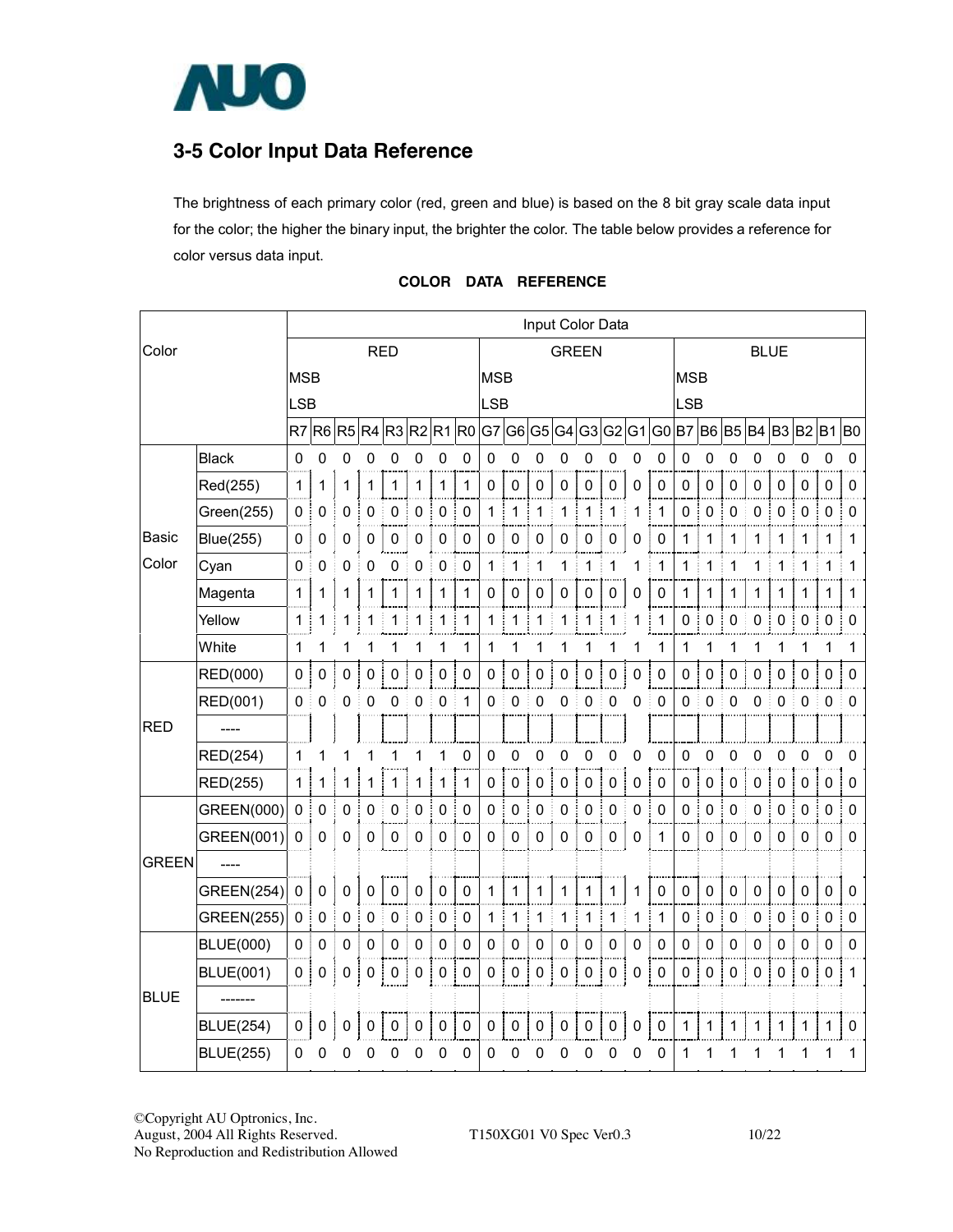

### **3-6 Power On/Off Sequence**

Vin and lamp power on/off sequence are as follows. The timing of interface signal are shown in the table.



| <b>Symbol</b>  | Min  | <b>Typ</b>               | <b>Max</b>               | Unit            |
|----------------|------|--------------------------|--------------------------|-----------------|
| T1             | 0.5  |                          | 10                       | $\mathsf{[ms]}$ |
| T <sub>2</sub> | 0.5  | 25                       | 50                       | $\mathsf{[ms]}$ |
| T <sub>3</sub> | 200  | $\overline{\phantom{a}}$ | $\overline{\phantom{a}}$ | $\mathsf{[ms]}$ |
| T4             | 200  | $\overline{\phantom{a}}$ | $\overline{\phantom{a}}$ | $\mathsf{[ms]}$ |
| T <sub>5</sub> | 0.5  | 16                       | 50                       | $\mathsf{[ms]}$ |
| T <sub>6</sub> | 0.5  | $\overline{\phantom{0}}$ | 10                       | $\mathsf{[ms]}$ |
| T7             | 1000 | -                        | $\overline{\phantom{a}}$ | $\mathsf{[ms]}$ |

Apply the lamp voltage within the LCD operating range. When the backlight turns on before the LCD operation or the LCD turns off before the backlight turns off, the display may momentarily become abnormal.

**Caution :** The above on/off sequence should be applied to avoid abnormal function in the display. In case of handling, make sure to turn off the power when you plug the cable into the input connector or pull the cable out of the connector.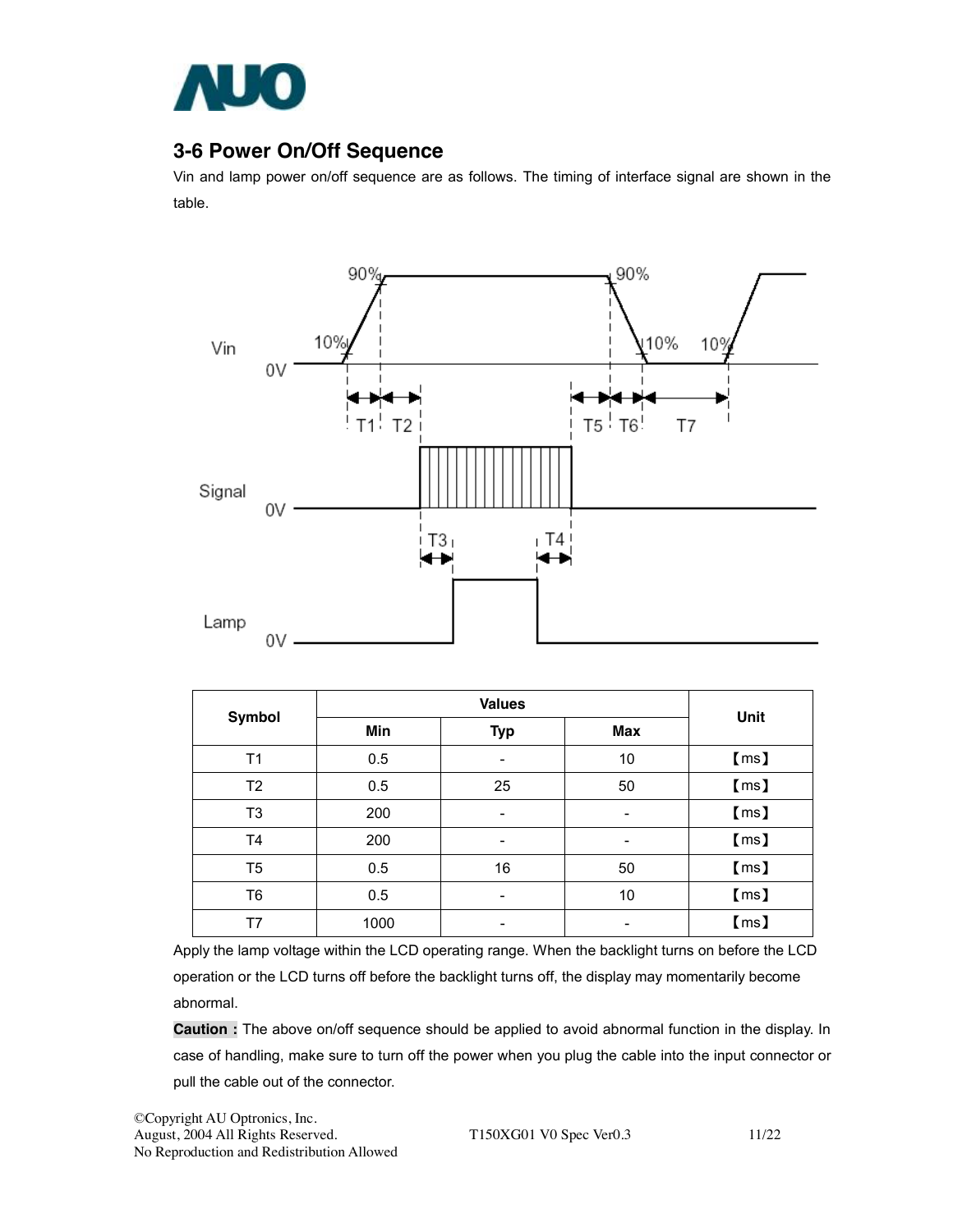

### **3-7 Function Block Diagram**

The following diagram shows the functional block of 15.0 inches Color TFT-LCD Module:



DF-14H-20P-1.25H (Hirose) CWY20G-A0D1T (PTWO)

JST BHR-03VS-1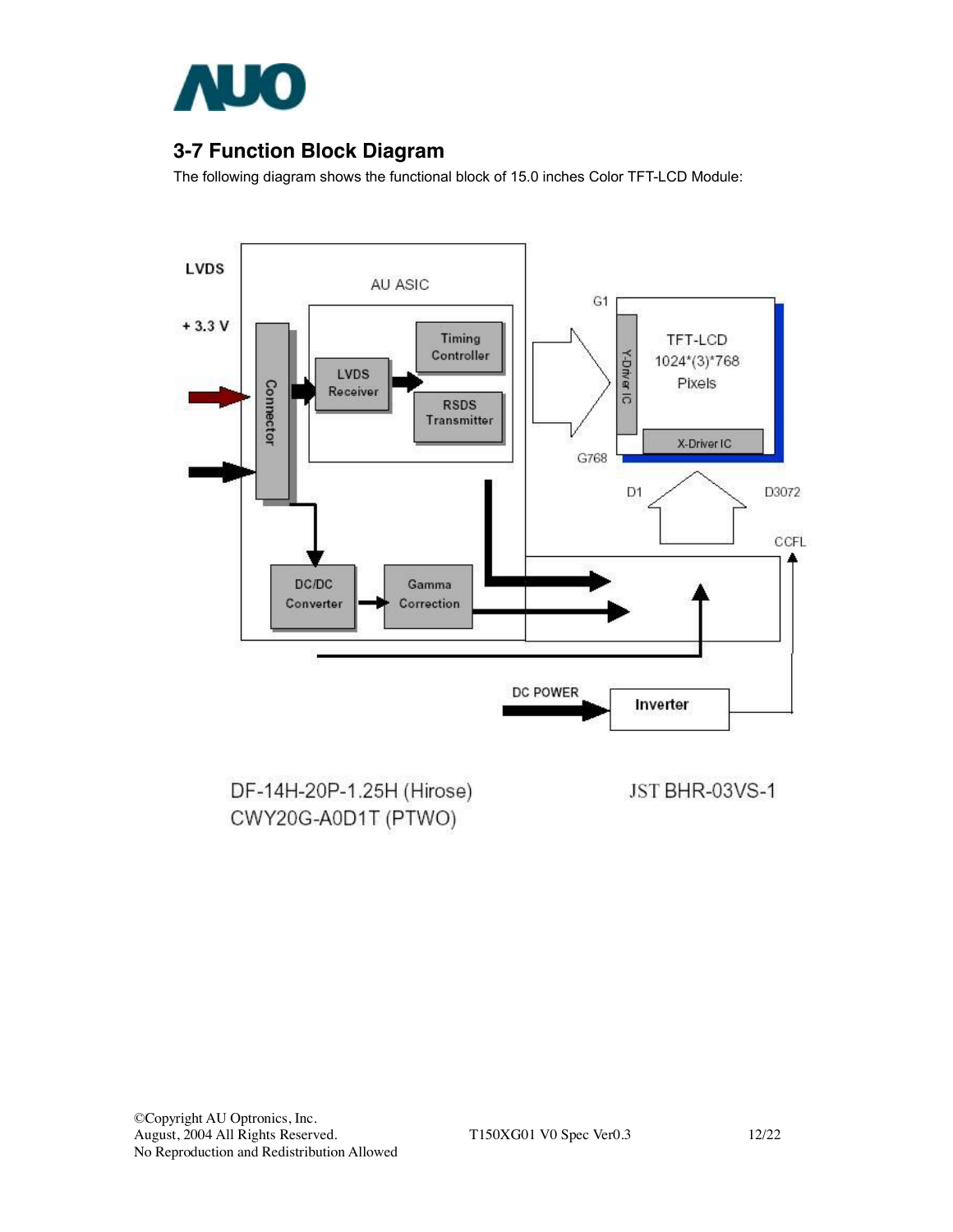

## **4. Optical Specification**

Optical characteristics are determined after the unit has been 'ON' and stable for approximately 30 minutes in a dark environment at 25℃. The values specified are at an approximate distance 50cm from the LCD surface at a viewing angle of  $\Phi$  and  $\theta$  equal to 0°.



| <b>Parameter</b>                       | <b>Symbol</b>       |            | <b>Values</b> |       |         | <b>Units</b> | <b>Notes</b> |
|----------------------------------------|---------------------|------------|---------------|-------|---------|--------------|--------------|
|                                        |                     |            | Min.          | Typ.  | Max.    |              |              |
| <b>CR</b><br><b>Contrast Ratio</b>     |                     |            | 400           | 500   |         |              | 1, 2         |
| Surface Luminance, white               | $L_{WH}$            |            | 350           | 450   |         | $cd/m^2$     | 1, 3         |
| Uniformity of Luminance                | $\delta$ white      | 5p         |               | 1.25  | 1.33    |              | 1, 4         |
| Response Time                          | $T_{on}$ (10%-90%)  |            |               | 4     | 5       | ms           | 1, 5         |
|                                        | $T_{off}$ (90%-10%) |            |               | 12    | 20      | ms           |              |
|                                        | $T_{on}+T_{off}$    |            |               | 16    | 25      | ms           |              |
| <b>Color Coordinates</b>               |                     |            |               |       |         |              | 1            |
| <b>RED</b>                             | $R_X$               |            |               | 0.604 |         |              |              |
|                                        | $R_Y$               |            |               | 0.347 |         |              |              |
| <b>GREEN</b>                           | $G_X$               |            |               | 0.283 |         |              |              |
|                                        | $G_Y$               |            |               | 0.583 |         |              |              |
| <b>BLUE</b>                            | $B_X$               |            | TYP.          | 0.147 | TYP.    |              |              |
|                                        | $B_{\mathsf{Y}}$    |            | $-0.03$       | 0.088 | $+0.03$ |              |              |
| <b>WHITE</b>                           | $W_X$               |            |               | 0.279 |         |              |              |
|                                        | $W_Y$               |            |               | 0.291 |         |              |              |
| <b>BLACK</b>                           | $D_X$               |            |               | 0.233 |         |              |              |
|                                        | $D_Y$               |            |               | 0.212 |         |              |              |
| Viewing Angle (Contrast Ration>10)     |                     |            |               |       |         |              |              |
| x axis, right( $\varphi = 0^{\circ}$ ) | $\theta_{\rm r}$    |            | 65            | 80    |         | Degree       | 6            |
| x axis, left( $\varphi$ =180°)         |                     | $\theta_1$ | 60            | 80    |         |              |              |
| y axis, up( $\varphi$ =90°)            | $\theta$ u          |            | 60            | 80    |         |              |              |
| y axis, down ( $\varphi = 0^{\circ}$ ) | $\theta$ d          |            | 50            | 55    |         |              |              |

©Copyright AU Optronics, Inc. August, 2004 All Rights Reserved. T150XG01 V0 Spec Ver0.3 13/22 No Reproduction and Redistribution Allowed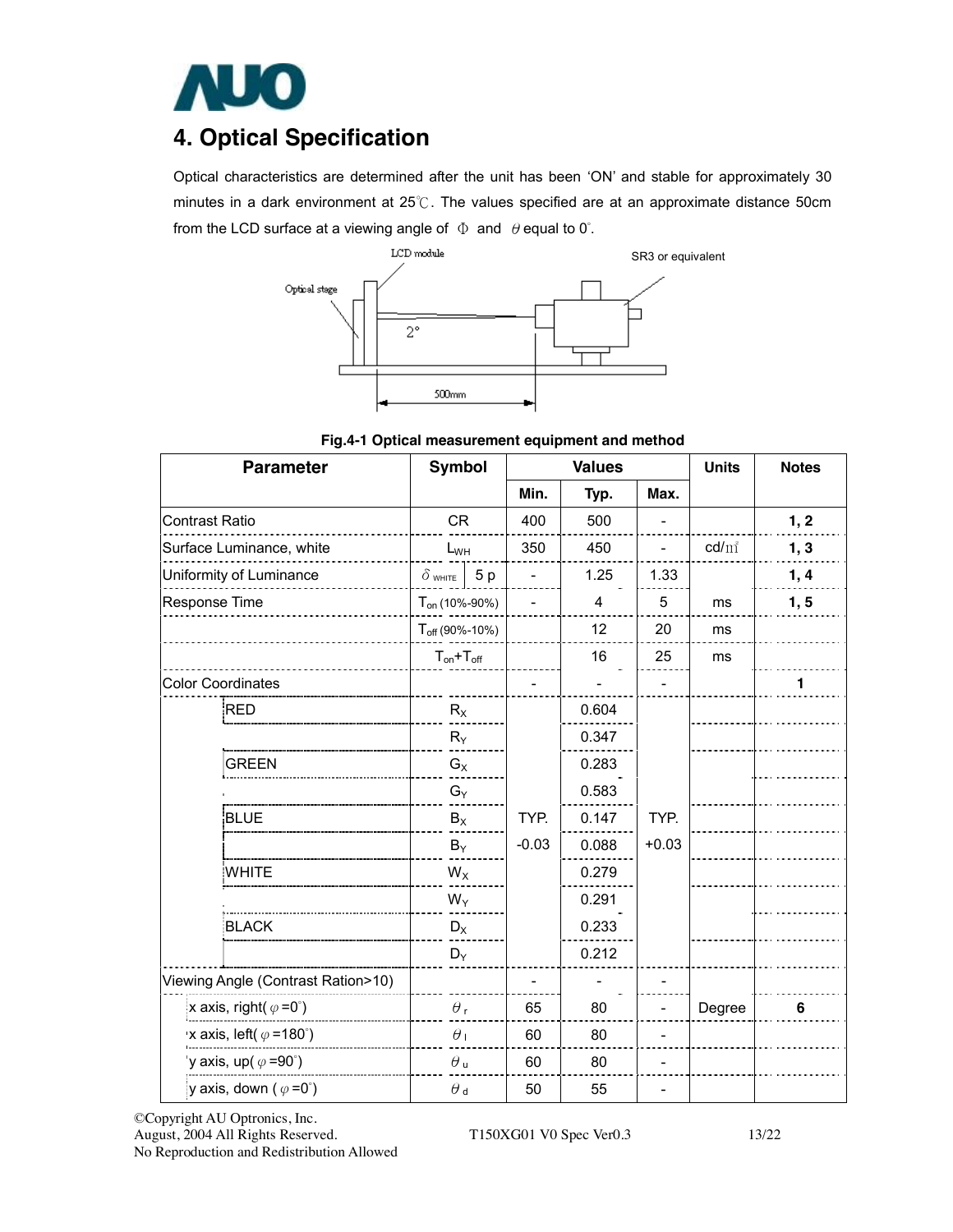

**1.** Optical test condition:

| <b>Test System</b> | <b>Detector</b> | Inverter             | <b>Lamp Current</b> | Warm Up       |
|--------------------|-----------------|----------------------|---------------------|---------------|
| <b>FPM-520</b>     | SR <sub>3</sub> | <b>FINE QF132-V1</b> | 6.5 mA              | <b>30 min</b> |

**2.** Contrast Ratio (CR) is defined mathematically as:

Contrast ratio (CR)=  $\frac{\text{Brighness on the "white" state}}{\text{Brightness on the "black" state}}$ 

**3**. Surface luminance is luminance value at point 1 across the LCD surface 50cm from the surface with all pixels displaying white. From more information see FIG 4-2. When  $I_{BL} = 6.5$ mA, L<sub>WH</sub>=450cd/ $m^2$ (typ.)  $L_{WH}$ =Lon1, Where Lon1 is the luminance with all pixels displaying white at center 1 location.



**Fig.4-2 Optical measurement point** 

**4**. The variation in surface luminance, δWHITE is defined (center of Screen) as:

 $\delta$  white(5P)=Maximum(L<sub>on1</sub>, L<sub>on2</sub>,...,L<sub>on5</sub>)/Minimum(L<sub>on1</sub>, L<sub>on2</sub>,...L<sub>on5</sub>)

**5**. Definition of response time:

The output signals of photo-detector are measured when the input signals are changed from "Black" to "White" (falling time) and from "White" to "Black" (rising time), respectively. The response time interval between the 10% and 90% of amplitudes. Refer to figure as below.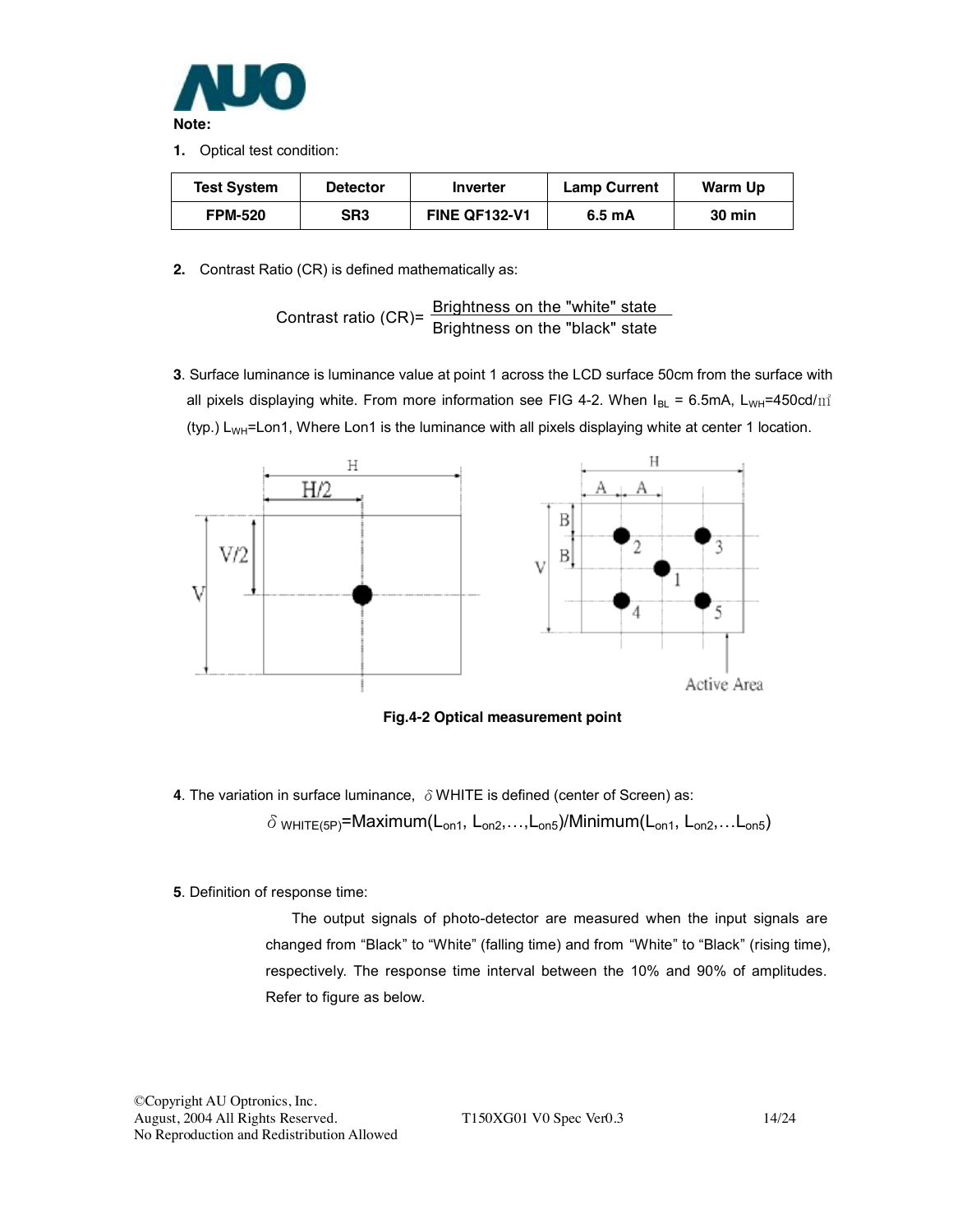

**Fig.4-3 Response time** 

**6**. Viewing Angle:

To be measured with a viewing cone of 1 °by Topcon luminance meter ELDIM EZ Contrast 160D. The Viewing angle is defined as the angle at which the contrast ratio is greater than 10. The angles are determined for the horizontal or x axis and the vertical or y axis with respect to the z axis, which is normal to the LCD surface. For more information see FIG4-4.



**Fig.4-4 Viewing Angle Definition**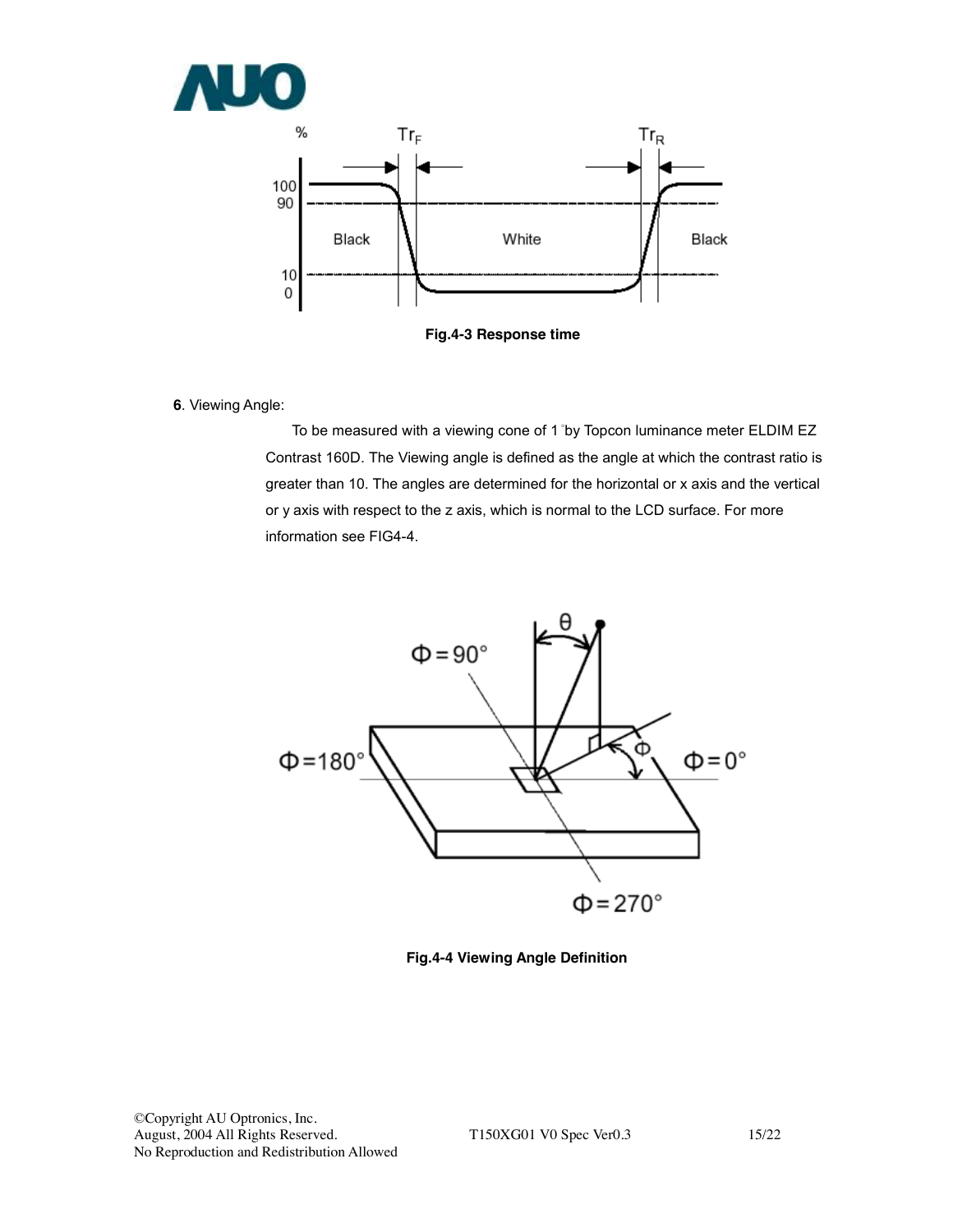

# **5. Mechanical Characteristics**

The contents provide general mechanical characteristics for the model T150XG01. In addition the figures in the next page are detailed mechanical drawing of the LCD.

|                     | Horizontal            | 326.5mm              |  |
|---------------------|-----------------------|----------------------|--|
| Outline Dimension   | Vertical              | 253.5mm              |  |
|                     | Depth                 | 14.4mm(w/o inverter) |  |
| Active Display Area | Horizontal            | 304.128mm            |  |
|                     | Vertical              | 228.096mm            |  |
| Weight              | 1350g (typ.)          |                      |  |
| Surface Treatment   | Hard Coating (3H), AG |                      |  |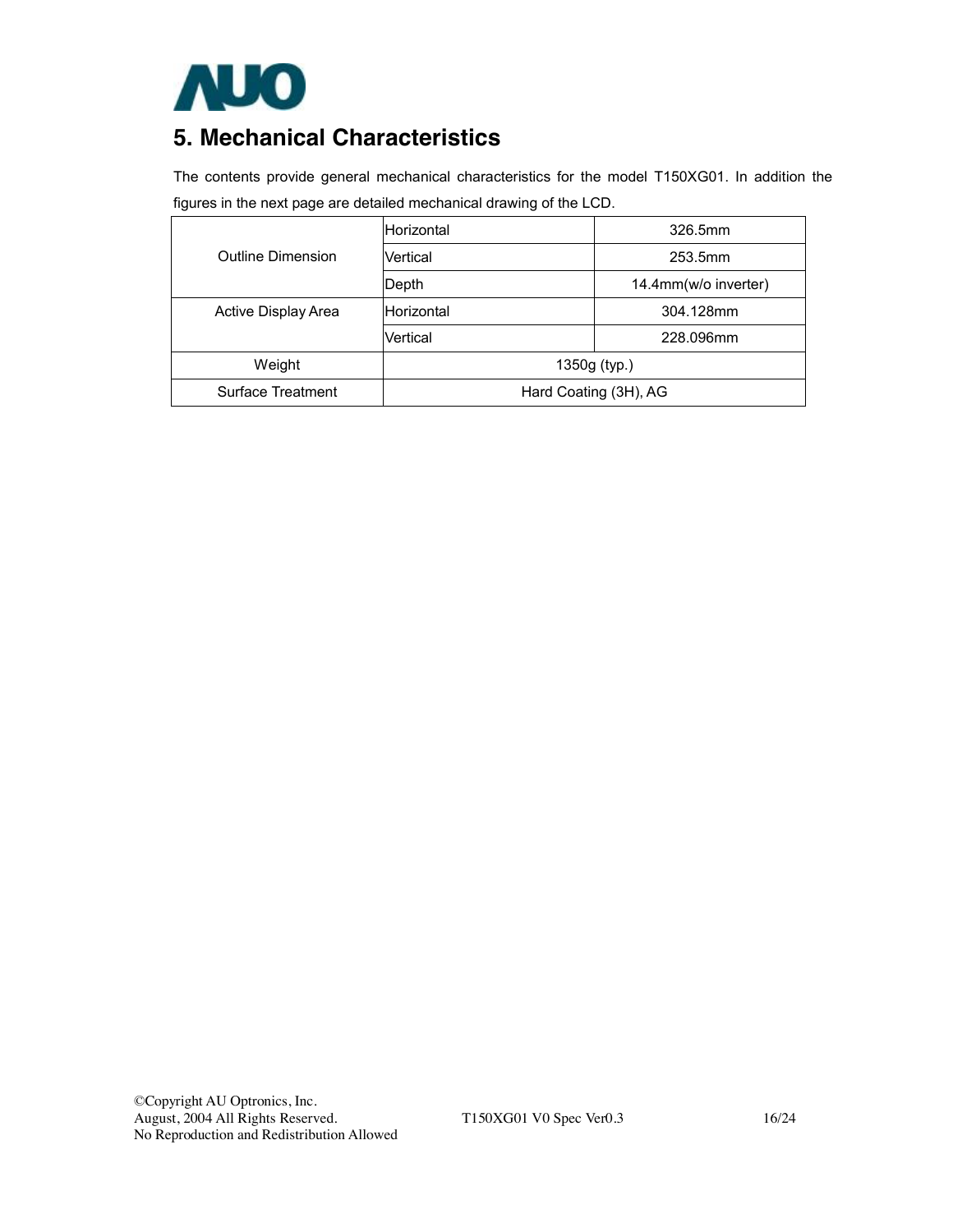



©Copyright AU Optronics, Inc. August, 2004 All Rights Reserved. T150XG01 V0 Spec Ver0.3 17/24 No Reproduction and Redistribution Allowed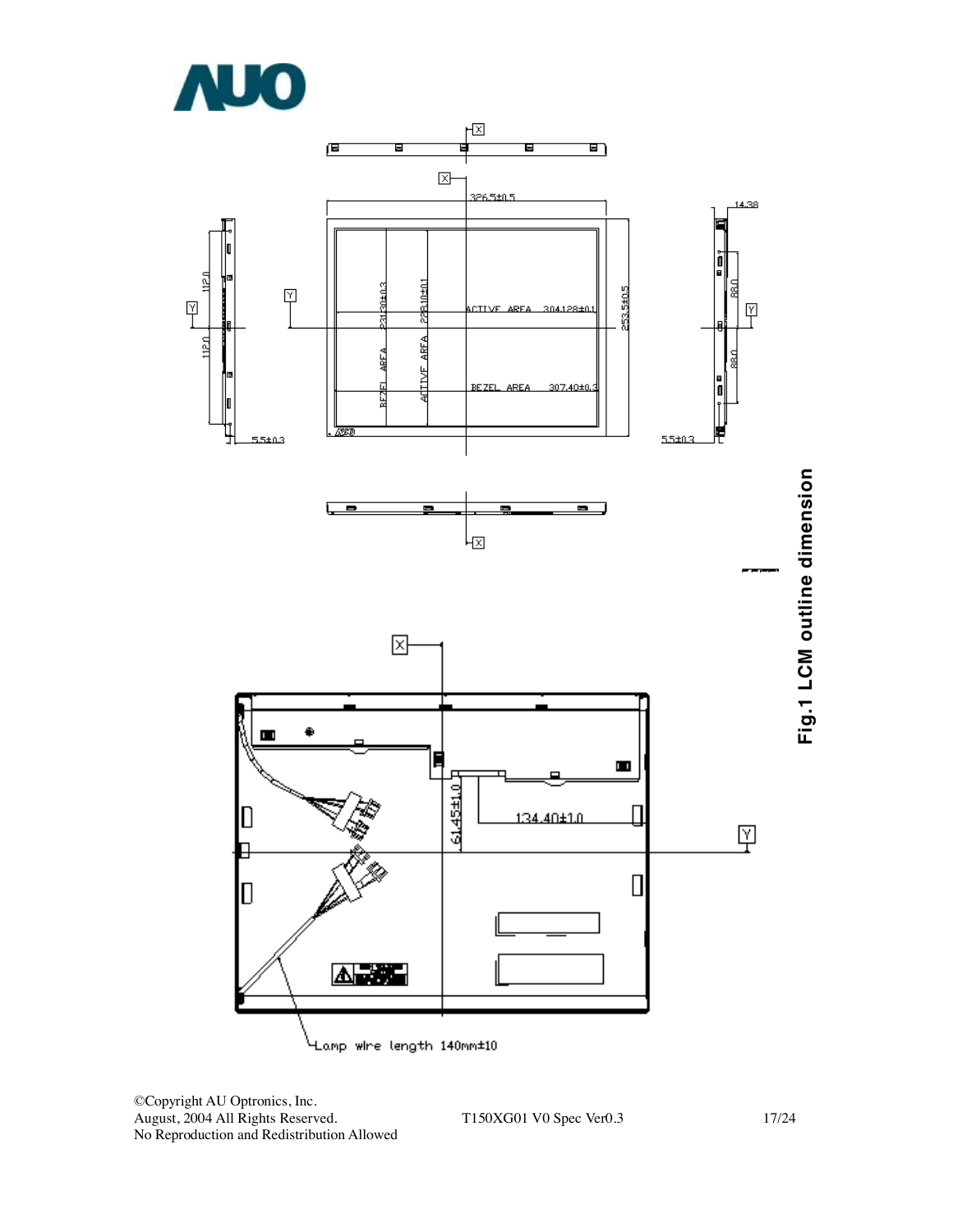

Environment test condition

| No.            | <b>Test Item</b>                    | Condition                                                      | Remark     |
|----------------|-------------------------------------|----------------------------------------------------------------|------------|
| $\mathbf 1$    | High temperature storage test       | Ta=60℃<br>240h                                                 | Note 1,2,3 |
| $\overline{2}$ | Low temperature storage test        | Ta= -20℃ 240h                                                  | Note 1,2,3 |
| 3              | High temperature operation test     | Ta=50℃ 240h                                                    | Note 1,2,3 |
| 4              | Low temperature operation test      | Ta=0℃ 240h                                                     | Note 1,2,3 |
| 5              | High temperature & high humidity    | 50℃, 80%RH, 240Hrs                                             | Note 1,2,3 |
|                | operation                           | (No condensation)                                              |            |
| 6              | Temperature cycling (non-operation) | $-20^{\circ}$ C $\sim$ 60 $^{\circ}$ C 1H, 10mins, 1H, 5cycles | Note 1,2,3 |
| $\overline{7}$ | Vibration test                      | Vibration level: 1G RMS                                        | Note 1,2,3 |
|                | (non-operation)                     | Bandwidth: 10-200-10Hz                                         |            |
|                |                                     | Duration: X, Y, Z 120min                                       |            |
|                |                                     | One time each direction                                        |            |
| 8              | Shock test                          | Shock level: 50G                                               | Note 1,2,3 |
|                | (non-operation)                     | Waveform: half since wave, 20ms                                |            |
|                |                                     | Direction: ±X, ±Y, ±Z                                          |            |
|                |                                     | One time each direction                                        |            |
| 9              | Electrostatic discharge             | 150 pF,150 $\Omega$ ,10kV,1 second, 9                          | Note 3     |
|                | (non-operation)                     | position on the panel, 10 times each                           |            |
|                |                                     | place                                                          |            |
|                |                                     |                                                                |            |

Note 1: Evaluation should be tested after storage at room temperature for one hour.

Note 2: There should be no change which might affect the practical display function when the display quality test is conducted under normal operating condition.

Note 3: Judgment: Function and display OK.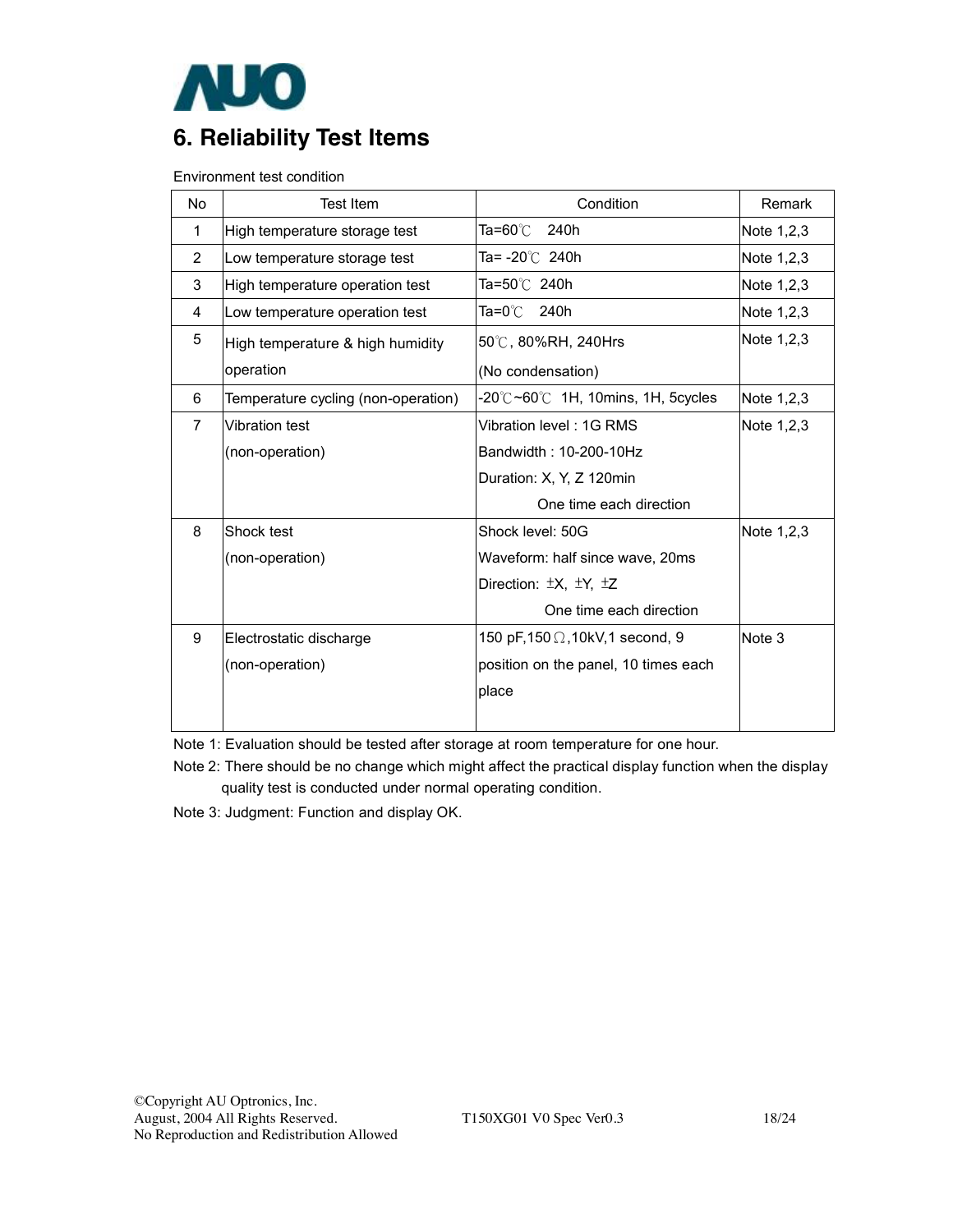

## **7. International Standard**

### **7-1. Safety**

- (1) UL1950 Third Edition, Underwriters Laboratories, Inc. Jan. 28, 1995 Standard for Safety of Information Technology Equipment Including electrical Business Equipment.
- (2) CAN/CSA C22.2 No. 950-95 Third Edition, Canadian Standards Association, Jan. 28, 1995 Standard for Safety of Information Technology Equipment Including Electrical Business Equipment.
- (3) EN60950 : 1992+A2: 1993+A2: 1993+C3: 1995+A4: 1997+A11: 1997 IEC 950: 1991+A1: 1992+A2: 1993+C3: 1995+A4:1996 European Committee for Electro technical Standardization (CENELEC) EUROPEAN STANDARD for Safety of Information Technology Equipment Including Electrical Business Equipment.

### **7-2. EMC**

- a) ANSI C63.4 "Methods of Measurement of Radio-Noise Emissions from Low-Voltage Electrical and Electrical Equipment in the Range of 9kHz to 40GHz. "American National standards Institute(ANSI), 1992
- b) C.I.S.P.R "Limits and Methods of Measurement of Radio Interface Characteristics of Information Technology Equipment." International Special committee on Radio Interference.
- c) EN 55022 "Limits and Methods of Measurement of Radio Interface Characteristics of Information Technology Equipment." European Committee for Electrotechnical Standardization. (CENELEC), 1998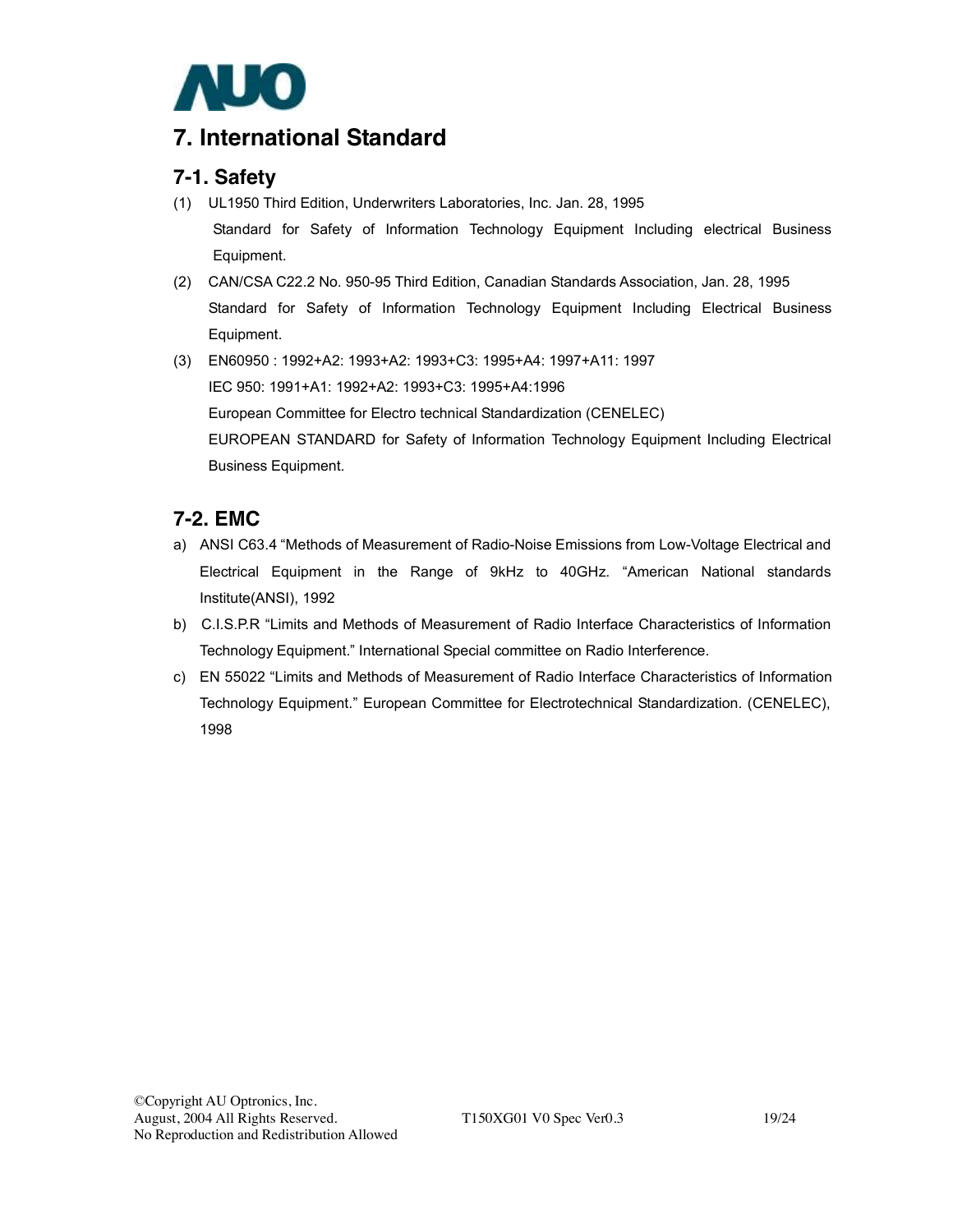

**Label Sample** 



©Copyright AU Optronics, Inc. August, 2004 All Rights Reserved. T150XG01 V0 Spec Ver0.3 20/24 No Reproduction and Redistribution Allowed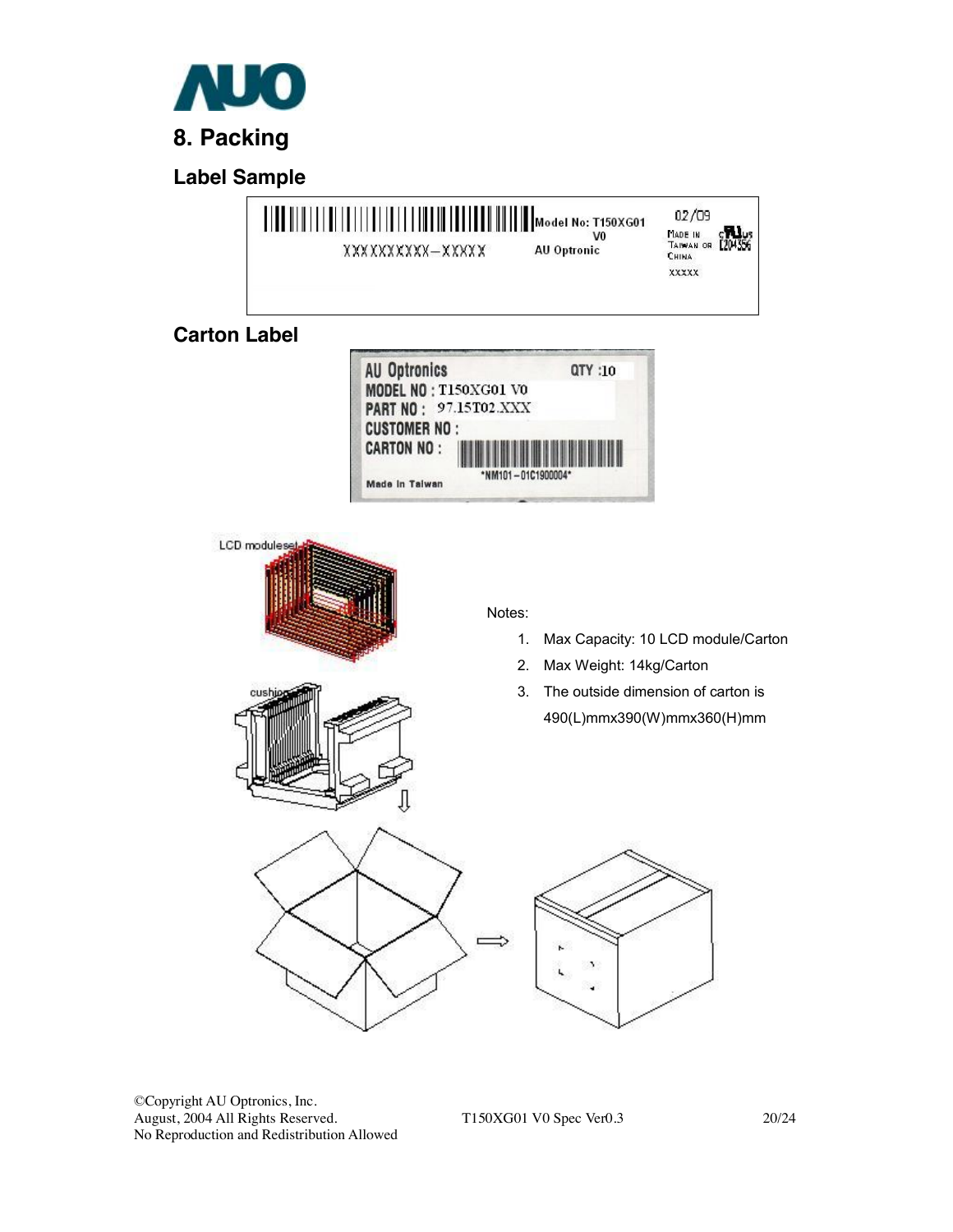

Please pay attention to the followings when you use this TFT LCD module.

### **9-1 MOUNTING PRECAUTIONS**

(1) You must mount a module using holes arranged in four corners or four sides.

(2) You should consider the mounting structure so that uneven force (ex. Twisted stress) is not applied to module. And the case on which a module is mounted should have sufficient strength so that external force is not transmitted directly to the module.

(3) Please attach the surface transparent protective plate to the surface in order to protect the polarizer. Transparent protective plate should have sufficient strength in order to the resist external force.

(4) You should adopt radiation structure to satisfy the temperature specification.

(5) Acetic acid type and chlorine type materials for the cover case are not desirable because the former generates corrosive gas of attacking the polarizer at high temperature and the latter causes circuit break by electro-chemical reaction.

(6) Do not touch, push or rub the exposed polarizers with glass, tweezers or anything harder than HB pencil lead. And please do not rub with dust clothes with chemical treatment. Do not touch the surface of polarizer for bare hand or greasy cloth. (Some cosmetics are detrimental to the polarizer.)

(7) When the surface becomes dusty, please wipe gently with absorbent cotton or other soft materials like chamois soaks with petroleum benzene. Normal-hexane is recommended for cleaning the adhesives used to attach front/ rear polarizers. Do not use acetone, toluene and alcohol because they cause chemical damage to the polarizer.

(8) Wipe off saliva or water drops as soon as possible. Their long time contact with polarizer causes deformations and color fading.

(9) Do not open the case because inside circuits do not have sufficient strength.

### **9-2 OPERATING PRECAUTIONS**

- (1) The spike noise causes the mis-operation of circuits. It should be lower than following voltage: V=±200mV(Over and under shoot voltage)
- (2) Response time depends on the temperature. (In lower temperature, it becomes longer..)
- (3) Brightness depends on the temperature. (In lower temperature, it becomes lower.) And in lower temperature, response time (required time that brightness is stable after turned on) becomes longer.
- (4) Be careful for condensation at sudden temperature change. Condensation makes

August, 2004 All Rights Reserved. T150XG01 V0 Spec Ver0.3 21/24